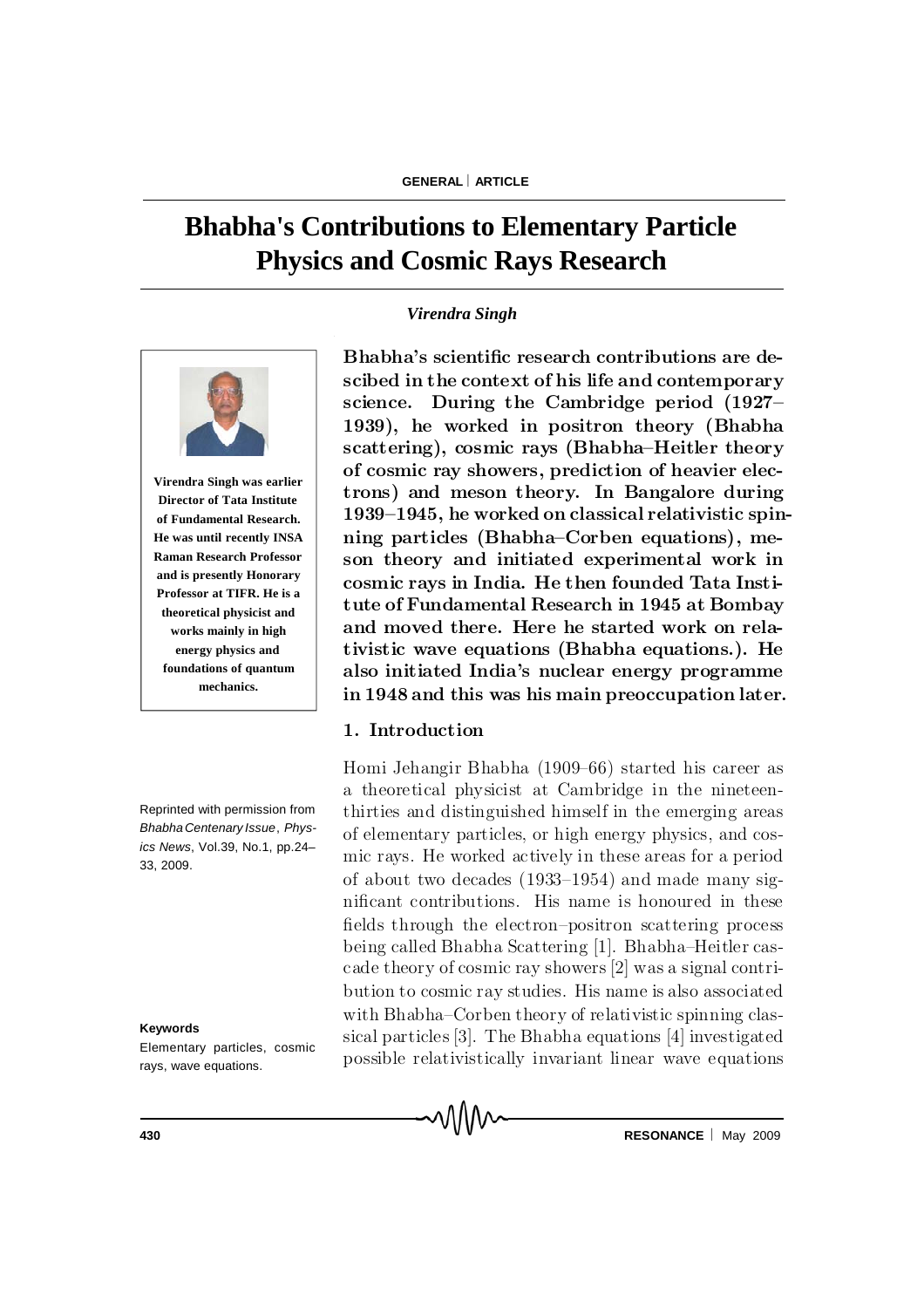for elementary particles. Bhabha was also responsible for the nomenclature 'meson' for the bosonic elementary particles of 'intermediate' mass, along with N Kemmer and M H L Pryce  $[5]$ . The terminology 'orthochronous' for those Lorentz transformations which do not change the sign of time-coordinate, also originated with him in his work on Bhabha equations [6]. Bhabha also initiated experimental work on cosmic rays, when he was at the Indian Institute of Science, Bangalore, and continued it at the Tata Institute of Fundamental Research, Bombay  $(now Mumbai).$ 

We propose to discuss here his various scientific contributions.

## 2. Cambridge Period

Bhabha went to Cambridge in 1927 and joined Gonville and Caius College as a student of mechanical engineering. Around that time the excitement was rather high there in the theory of elementary particles and radiation, especially in quantum electrodynamics.

equations describe radiation. The Dirac equation was Paul Dirac, at Cambridge, had proposed his quantum theory of emission and absorption of radiation in 1927. This was followed by his Dirac equation, which described relativistically the electron in the same sense as Maxwell's seen to incorporate the phenomenon of electron spin and magnetic moment quite naturally and was shown to lead to the experimentally correct Sommerfeld formula for the energy levels of the hydrogen atom. The main new feature of the Dirac equation was the existence of negative energy states for electrons and this was rather puzzling as electrons in these states were predicted to move in a direction opposite to that of the external applied electromagnetic force. To get out of this quandary, Dirac proposed in 1930 that all the negative energy states are filled with one electron each in accorThe terminology 'orthochronous' for those Lorentz transformations which do not change the sign of time-coordinate, originated with him in his work on Bhabha equations.

*Figure1.Bhabha withDirac at TIFR Bombay in 1952.*

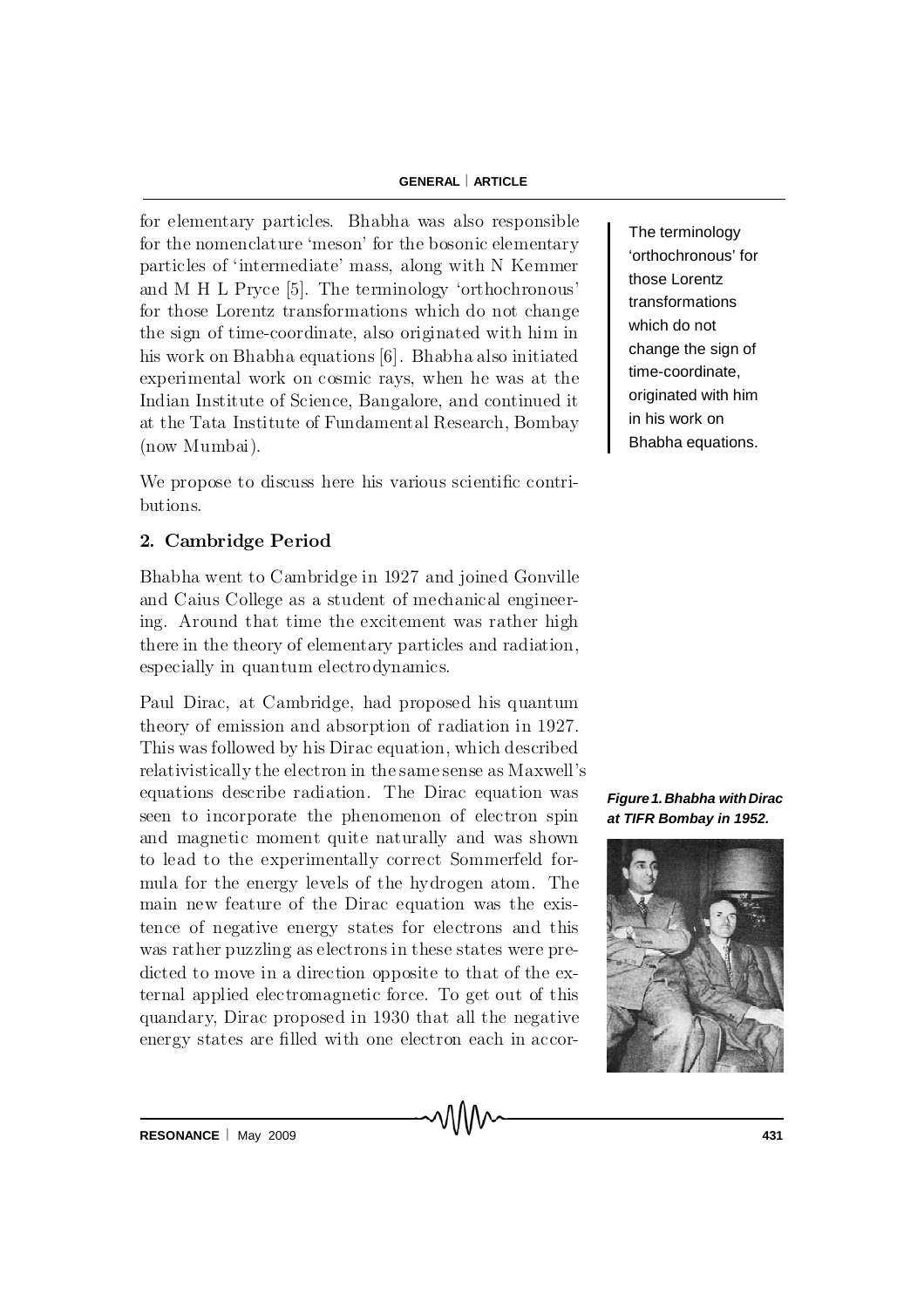"I seriously say to you that business or a job as an engineer is not the thing for me. Physics is my line, I know I shall do great things here." – *Bhabha*

dance with the Pauli principle. An unoccupied negative en ergy state, i.e., 'a hole', would be have as a charged particle with an electric charge opposite to that of an electron. This 'hole' theory of Dirac was the first introduction of the concept of 'antiparticles' in physics. These particles, now called positrons, were observed experimentally by C D Anderson in 1932 and have the same mass as the electron.

Bhabha was swept into all this intellectual excitement in quantum electrodynamics. He wrote to his father asking for his permission to change to theoretical physics,  $\mathrm{H}$  seriously say to you that business or a job as an engineer is not the thing for me. It is totally foreign to my nature and radically opposed to my temperament and opinions. Physics is my line, I know I shall do great things here". H is father was agreeable to let him pursue theoretical physics, and get a mathematics tripos, provided Bhabha devoted himself first to his mechanical tripos, and obtained a first class. Bhabha did that in June 1930 and was free to devote himself to his interest in theoretical physics thereafter. His initial interests were mainly in the positron theory and cosmic rays physics. We shall describe some of his main work in these areas before going on to describe his later work on meson theory.

## 2.1 Positron Theory: Bhabha Scattering

Bhabha investigated positron interactions in a number of papers using Dirac's hole theory. The first of these dealt with 'Annihilation of Fast Positrons by Electrons in the K-shell' which was received by the Royal Society on May 4, 1934 [7]. The work on this paper was begun at Cambridge with H R Hulme, and finished by Bhabha at the Institute of Physics in Rome where he was visiting Enrico Fermi on his Rouse Ball Travelling studentship in Mathematics which he held during  $1932-1934$ . The next electrod y namic process he considered was the creation of electron-positron pairs by fast charged particles  $[8]$ . He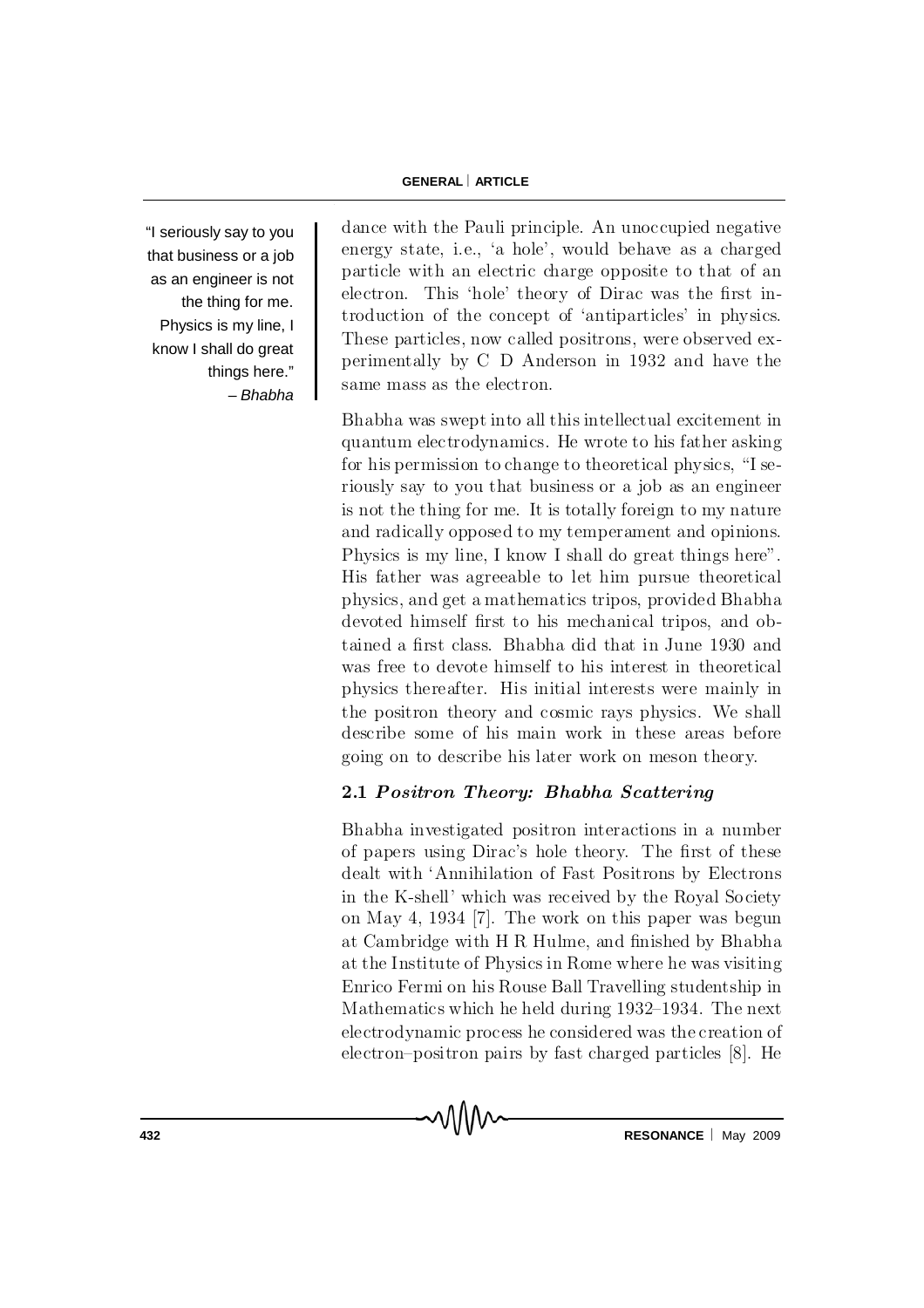



was holding an Isaac Newton studentship  $(1934–1936)$ at that time.

The crowning achievement of this group of papers on positron interactions was Bhabha's investigation of electron-positron scattering, a process now known as 'Bhabha Scattering'. The paper is titled 'The Scattering of Positrons by Electrons with Exchange on Dirac's Theory of the Positron' [1] and was received by the Royal Society on Oct. 20, 1935.

Neville Mott had earlier considered exchange effects in n on-relativistic electron-electron scattering. He had found that exchange effects are considerable except that the effect vanishes when the 'two electrons have antiparallel spins' [9]. Christian Möller had generalised these results to relativistic electron-electron scattering, now called Möller Scattering [10], and found that the exchange effects are non-vanishing even when electron spins are antip a rallel except in the non-relativistic limit.

If a positron is regarded as an independent particle, which also obeys the Dirac equation, then positronelectron scattering should show no exchange effects. If on the other hand, a positron is regarded as an electron in an unoccupied negative energy state then we should expect exchange effects. These two hypotheses would lead to different results. To quote Bhabha, "The differThe crowning achievement of this group of papers on positron interactions was Bhabha's investigation of electron–positron scattering, a process now known as 'Bhabha Scattering'.

**RESONANCE** May 2009 **433**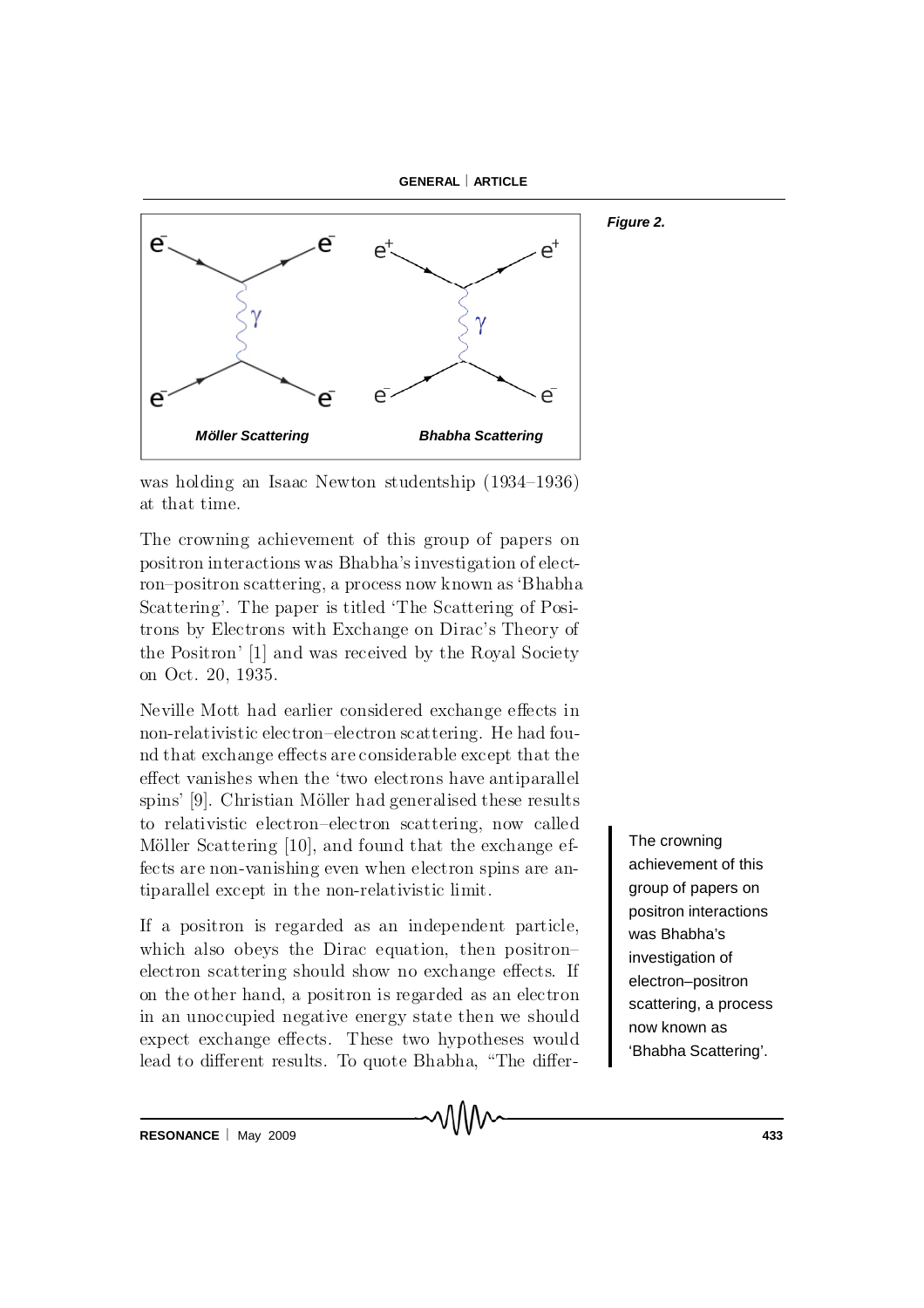



*Figure 3. Annihilation of electron–positron pair*

Our faith in the correctness of Bhabha scattering formulas is such that they are now routinely used to calibrate the beams at large accelerators using positron or other antiparticle beams.

ence would be due to the effect of exchange between the electron we observe initially and the virtual electrons in states of negative energy"  $[11]$ . Except in the nonrelativistic limit, the effect of the exchange was found to be considerable. It was not completely clear at that time whether such an exchange effect is not simply an in correct prediction of the Dirac theory as the exchange was between an observable electron of positive energy and a virtual one of negative energy.

Bhabha however pointed out that another way of looking at this extra exchange contribution was to regard it as due to annihilation of an electron-positron pair, followed by simultaneous creation of a new electron-positron pair and that such terms should be present in the scattering of any two particles which can annihilate each other and be created in pairs. He noted that such terms were present in a recent theory of Wolfgang Pauli and Victor Weisskopf  $[12]$  treating particles which obey, not the exclusion principle, but rather Einstein-Bose statistics.

A consequence of this calculation was an expected considerable increase in the number of fast secondaries for positrons of high energies. Bhabha's theory was beautifully confirmed by experiments. Our faith in the correctness of B habha scattering formulas is such that they are now routinely used to calibrate the beams at large accelerators using positron or other antiparticle beams.

It should be noted that the discovery of the substitution law or crossing symmetry property of local quantum field theory allows us to get the matrix elements for Bhabha Scattering from those of Möller scattering and vice versa  $[13]$ . Of course the discovery of the substitution law itself owes much to these earlier calculations of the related processes.

# 2.2 Cosmic Rays

In 1936, Bhabha was awarded a Senior Studentship of

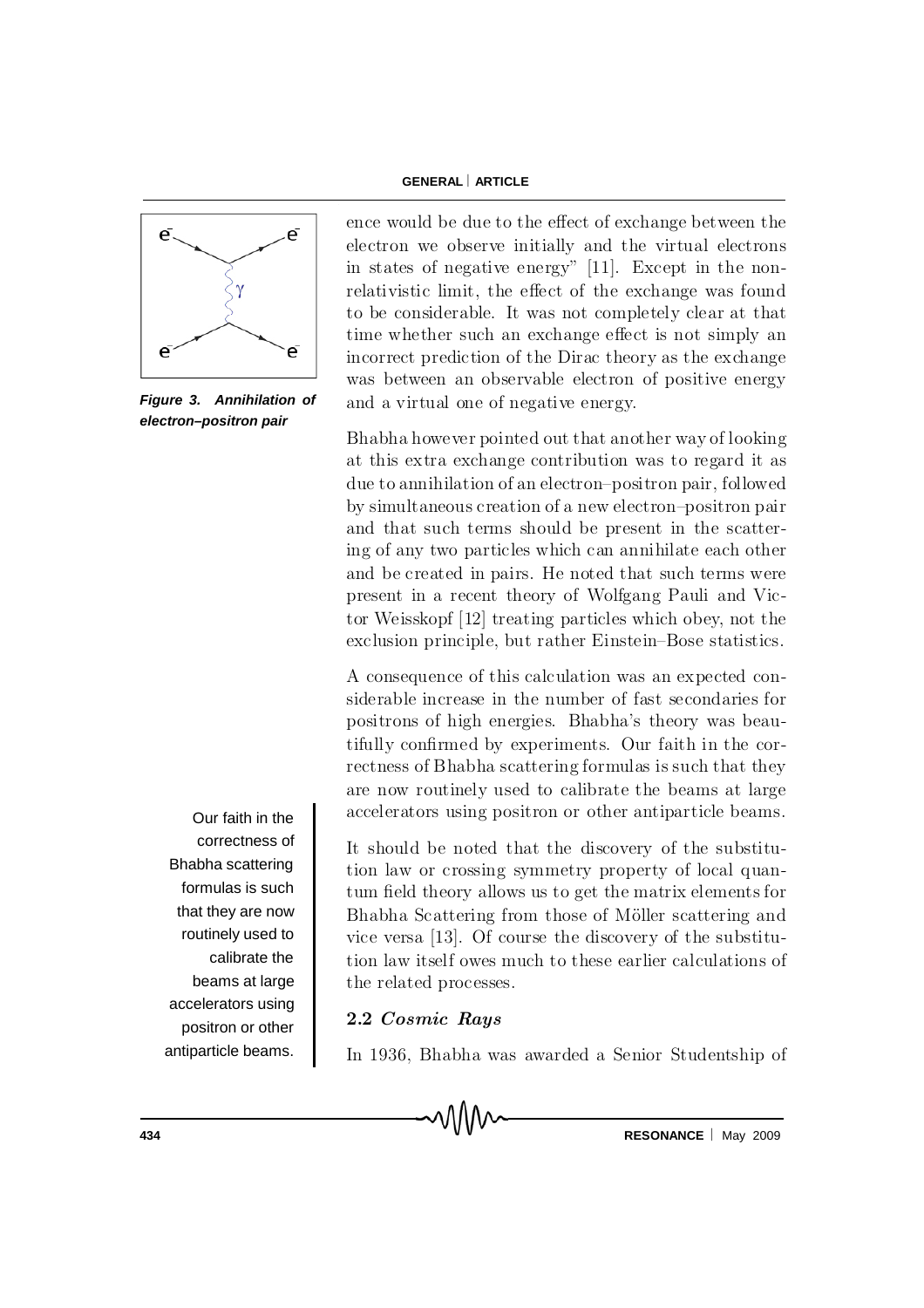the Exhibition of 1851. This was also the year in which he and William Heitler, from Bristol, met. They had common interest in high energies. Indeed the very first publication of Bhabha in 1933, written from Zurich where he was visiting W P au li from Cambridge, was 'On the Absorption of the Cosmic Rays' [14] and he had discussed the role of electron showers in it. Since then he had devoted himself to positron processes in quantum electrodynamics. William Heitler had also been working on similar subjects. Bethe and Heitler had worked on bremsstrahlung<sup>1</sup> radiation from charged particles and on high energy photon induced pair production. Heitler had published the first edition of his book  $Quantum The$ ory of Radiation in 1936. The result of this collaboration between Bhabha and Heitler was their celebrated ca sca de the ory of electron showers  $[2]$ .

2.2.1 Bhabha-Heitler Theory: The Bethe-Heitler theory predicted large cross-sections for energy loss of electrons or positrons passing through the field of a nucleus by bremsstrahlung in a  $single$  encounter. These hard quanta<sup>2</sup> also have a large probability for materialising as electron-positron pairs. The theoretical 'range' of an electron of  $10^{12}$  eV was found to be only about 2 km of air,  $2 \text{ m}$  of water or  $4 \text{ cm}$  of lead. It, however, seemed to disagree with the observation of fast electrons at sea level which have traversed 8 km of atmosphere. The common belief was that these observations signify a breakdown of quantum electrodynamics. Bhabha and Heitler however went on to show, through their cascade theory, that quantum electrodynamics was quite consistent with the observed phenomenon.

What happens is as follows: A fast electron does lose all its energy after a short distance of travelling through matter just as predicted by the Bethe–Heitler formula. This energy however reappears in the form of radiation quanta which, for large initial electron velocities, have a large probability of moving in the direction of the orig-

า/11/1∿

The result of this collaboration between Bhabha and Heitler was their celebrated cascade theory of electron showers.

<sup>1</sup> German for 'braking radiation', electromagnetic radiation emitted by decelerating charged particles.

<sup>2</sup>High energy photons.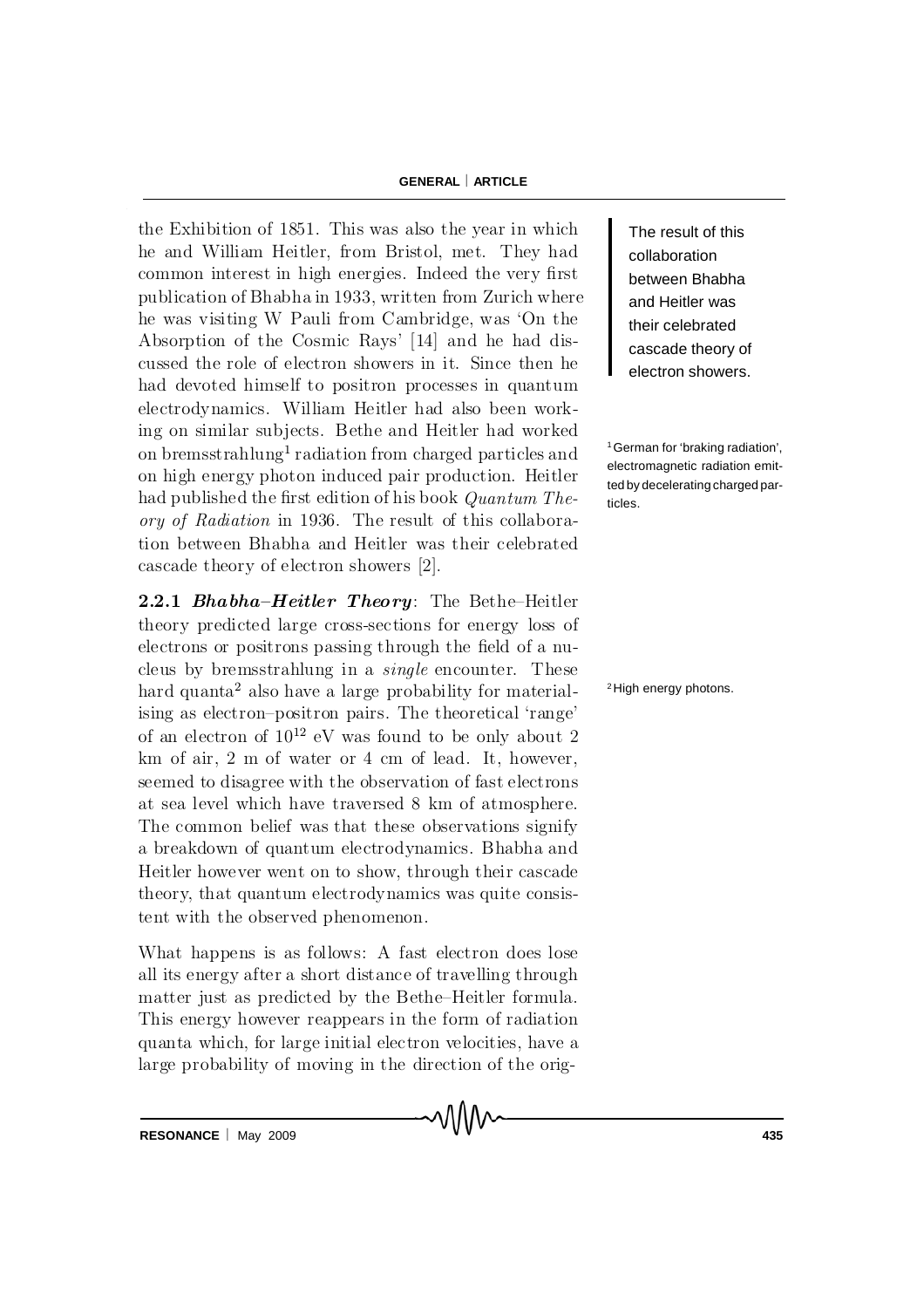The ideas of Bhabha and Heitler provided a natural explanation of cosmic ray showers.

inal fast electron. There is a reasonably high probability that these radiation quanta are hard. Again, in ac cordance with quantum electrodynamics, these radiation quanta materialise, after traversing a short distance  $through matter, into electron-positron pairs. Again the$ re is a reasonably high probability that the resulting pair consists of a fast electron and a fast positron moving in the direction of the disappearing hard quantum. This process of conversion into photons and reconversion into  $\alpha$  electron-positron pairs can take place many times. The total effect is thus as if the original electron was losing its energy much more slowly than implied by the theoretical 'range' mentioned earlier.

These ideas of Bhabha and Heitler provided a natural explanation of cosmic ray showers. The calculated curves for the expected number of electrons  $n(E, h; E_0)$ , above a certain energy  $E$  and at distance  $h$  below the top of the atmosphere when an electron with energy  $E_0$  is incident at the top of the atmosphere, agreed well with the observed curves as given by Rossi  $[15]$  and the ionisation curves as measured by Regener  $[16]$ .



*Figure 4. Development of a cosmic ray shower.*

**436 RESONANCE** May 2009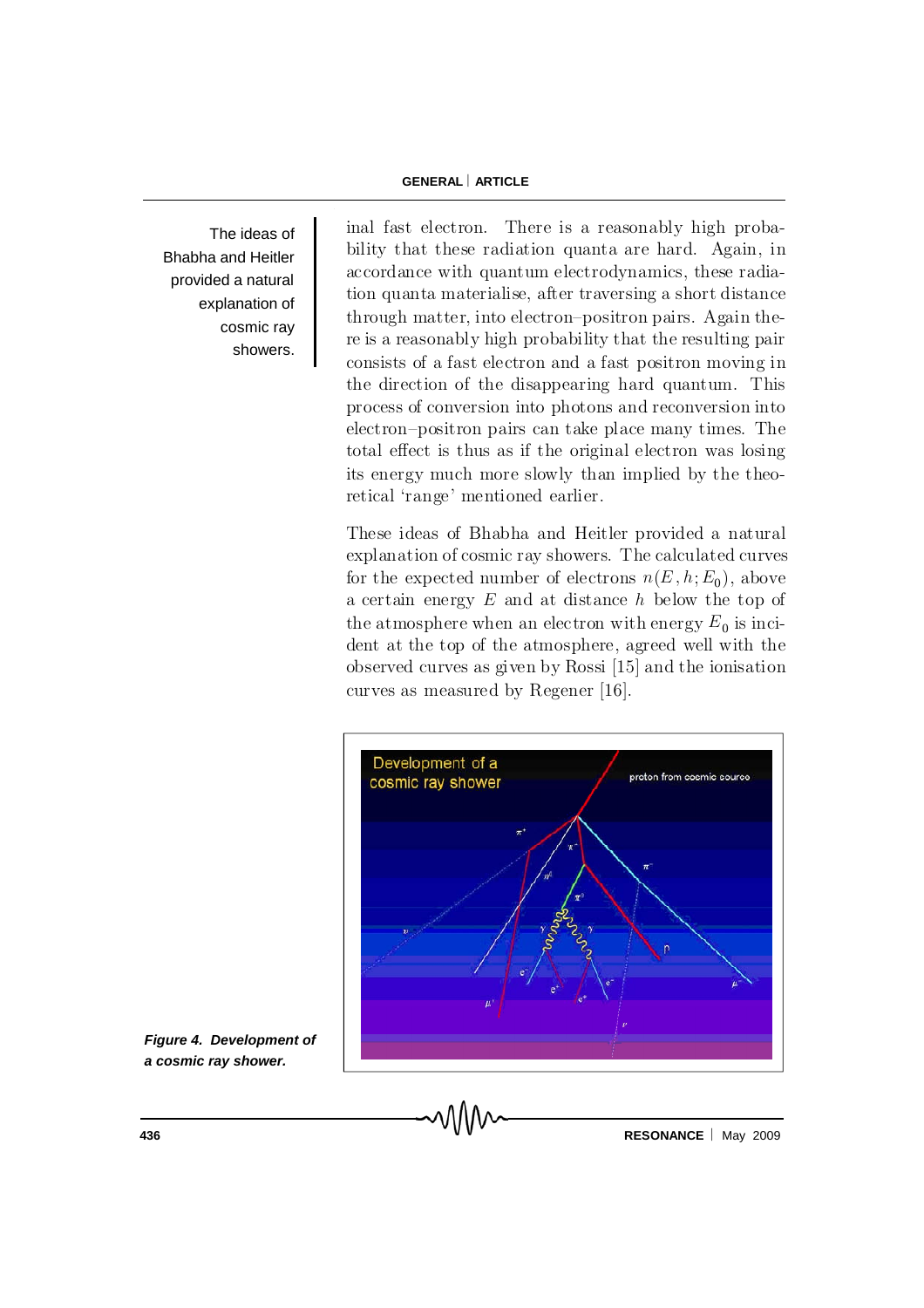The idea that cosmic ray showers could be explained this way was 'in the air'. L Nordheim, in a conversation with Heitler in 1934, and Carmichael in a conversation with Bhabha had already considered the possibility but "owing to the ill-founded suspicion in which the theory was then held, it did not seem worthwhile carrying out any calculations"  $[17]$ . The cascade theory was also given at about the same time by J F Carlson and J R Oppenheimer [18].

2.2.2 Penetrating Component of Cosmic Radi $ation$ :It was very suggestive from the work on absorption of cosmic rays in lead by Rossi and others that cosmic rays consist of two components: a soft component and a penetrating component  $[19]$ . The intensity of the soft component is reduced by about 30 percent in passage through about 10 cm of lead. There are, however, also single charged particles, belonging to the penetrating component, which can traverse 1 m of lead. The properties of the soft component could be completely accounted for by Bhabha–Heitler theory, if it consisted of electrons. The penetrating component was, however, still an enigma. It was not possible for quantum electrodynamics to account for the penetrating component if these particles were electrons. There was therefore a breakdown of quantum electrodynamics for higher energies and/or the penetrating component was not composed of electrons.

Bhabha, in a remarkable paper submitted to the Royal Society on Oct. 4, 1937, carried out a powerful analysis of both the theoretical and the observational situation about the penetrating component of cosmic radiation [20]. He first showed that a "break down" of quantum electro dynamics for the energy loss of electrons was not a viable alternative for the observed phenomenology of cosmic radiation. He showed that if the break down energy is around  $10 \text{ GeV}$  or higher for electrons then no la titude effect would be seen at sea level. The shape

Bhabha, in a remarkable paper submitted to the Royal Society on Oct. 4, 1937, carried out a powerful analysis of both the theoretical and the observational situation about the penetrating component of cosmic radiation.

**RESONANCE** May 2009 **437**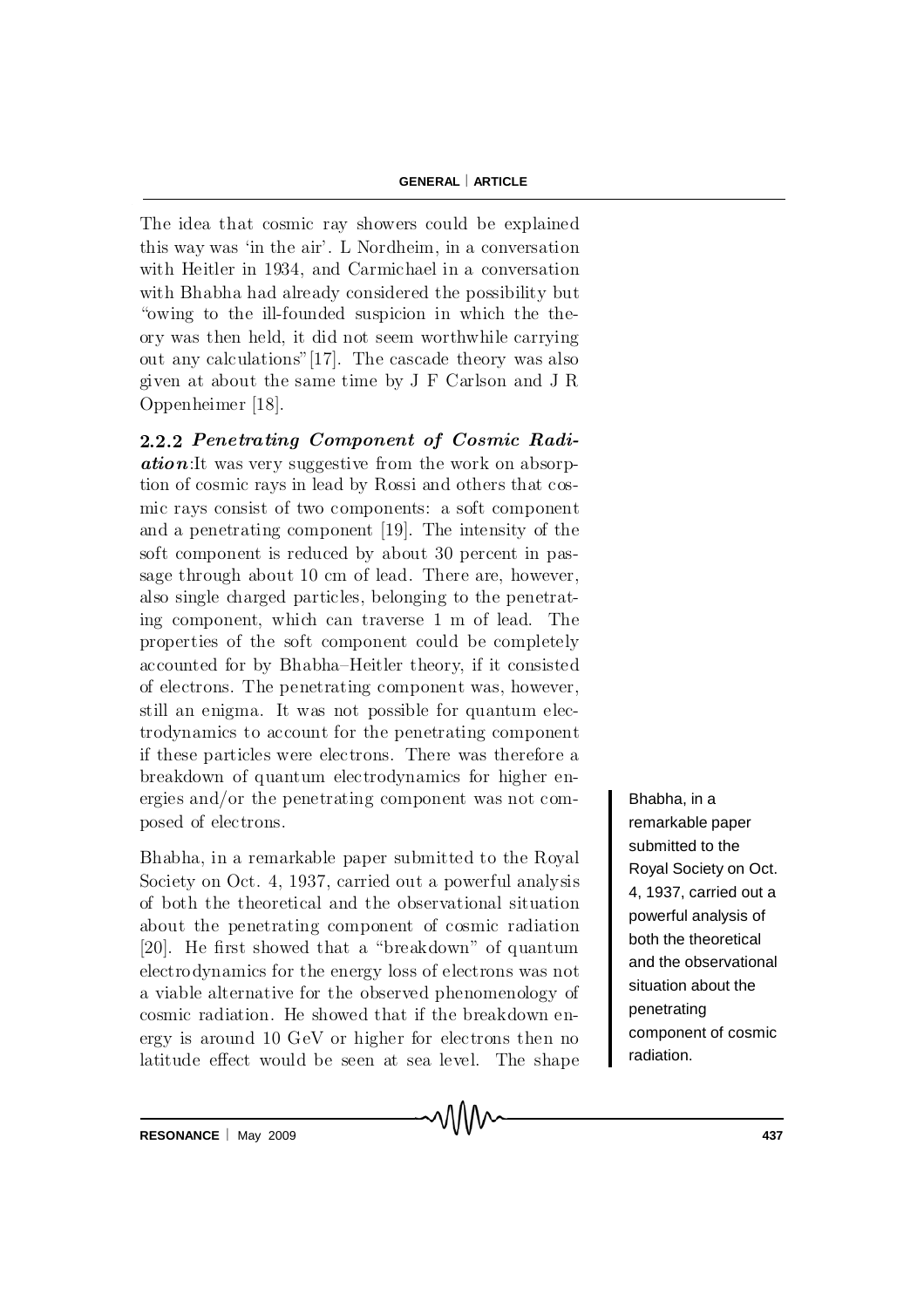Bhabha had, in a brilliant piece of cosmic ray phenomenology, essentially predicted the existence of a new particle. of the transition curve for large showers also led to a similar conclusion.

It therefore seemed that a viable alternative was to regard the penetrating component of cosmic radiation as consisting of particles other than electrons. Could they be protons? Initially Bhabha and Heitler were inclined to this view while Blackett was of the view that they are electrons. It, however, gradually became clear that these particles could not be protons either, in view of B lackett's arguments against the proton hypothesis  $[21]$ .

Bh a b h a therefore investigated in this paper the following hy pothesis: "There are in the penetrating component of Cosmic radiation new particles of electronic charge of both signs, and mass intermediate between those of the electron and proton"  $[22]$ . He called them heavy electrons. The illustrative mass values considered were 10 and 100 times the electron mass. We quote : "A comparison with the measurements of Auger and others therefore allows one to conclude that if the hypothesis of new particles is right, the majority of the penetrating particles must have masses nearer to a hundred times the electron mass rather than ten times the same"  $[23]$ . Thus Bhabha had, in a b rilliant piece of cosmic ray pheno m en ology, essentially predicted the existence of a new particle. Similar conclusions had also been reached by Neddermeyer and Anderson, and by Street and Stevenson  $[24]$ . These particles are now called 'muons' and the first clear case of their tracks was observed in cosmic rays in 1938 by Anderson and Neddermeyer [25]. Their mass is about two hundred electron masses.

## 2.3 Meson Theory

Bhabha, when he predicted the "meson" in October 1937, was not aware of Hideki Yukawa's meson theory<sup>3</sup>  $[26]$ , which was brought to his attention by Heitler during a discussion about cosmic radiation presumably some

<sup>3</sup> A theory proposed in 1935 for strong nuclear forces between protons and neutrons as arising from exchanges of a new particle (meson), then unknown, about 200 times as massive as the electron.

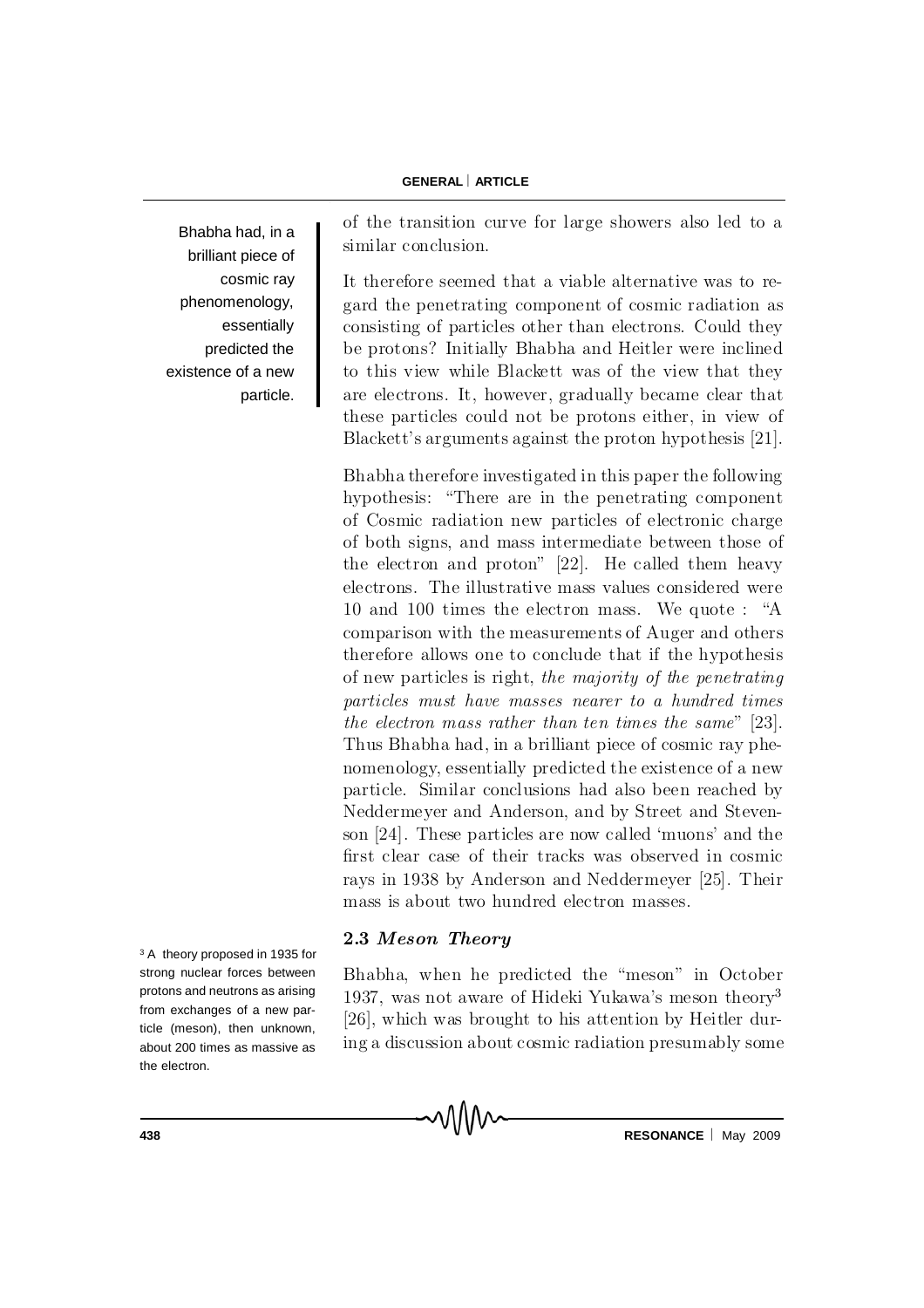time between Oct.4, 1937 and Dec.13, 1937 when he sent his first note on meson theory for publication  $[27]$ . It was natural for Bhabha to identify Yukawa's mesons with those indicated by cosmic ray phenomenology.

2.3.1 A Test of Relativistic Time-Dilation: It was first pointed out by Bhabha, in his note to  $Na$  $ture$  [27], that positive (negative) mesons should sponta neously decay into a positron (electron). In this note he also pointed out : "This distintegration being spontaneous, the  $U$ -particle may be described as a 'clock', and hence it follows merely from considerations of relativity that the time of distintegration is longer when the particle is in motion". The  $U$ -particles referred to the mesons. Thus the lifetime  $T$  of a particle, moving with a velocity  $v$ , should be given by

$$
T = T_0 / \sqrt{(1 - (v/c)^2)},
$$

where  $T_0$  is the lifetime of the particle at rest and c is the velocity of light. This was nicely confirmed by experiments and constitutes one of the most beautiful tests of the special theory of relativity.

**2.3.2 Vector-Meson Theory**: The identification of Yu kawa's mesons with those required by cosmic ray phenomenology allows one to couple the problem of nuclear forces with that of the cosmic rays. It may be noted that the particles required by cosmic ray phenomenology are now identified with muons, while the Yukawa mesons are identified with pions which were discovered in 1948 by Cecil Powell. However this confusion of the Yukawa mesons with muons was very fruitful as it gave a great impetus to the development of the meson theory which had not received much attention till that time. The earliest major workers on meson theory, apart from those in Yukawa's group, S Sakata and Taketani, were Bhabha at Cambridge, N Kemmer in London, H Fröhlich and Heitler at Bristol.

᠕᠕᠕

The earliest major workers on meson theory, apart from those in Yukawa's group, S Sakata and Taketani, were Bhabha at Cambridge, N Kemmer in London, H Fröhlich and Heitler at Bristol.

**RESONANCE** May 2009 **439**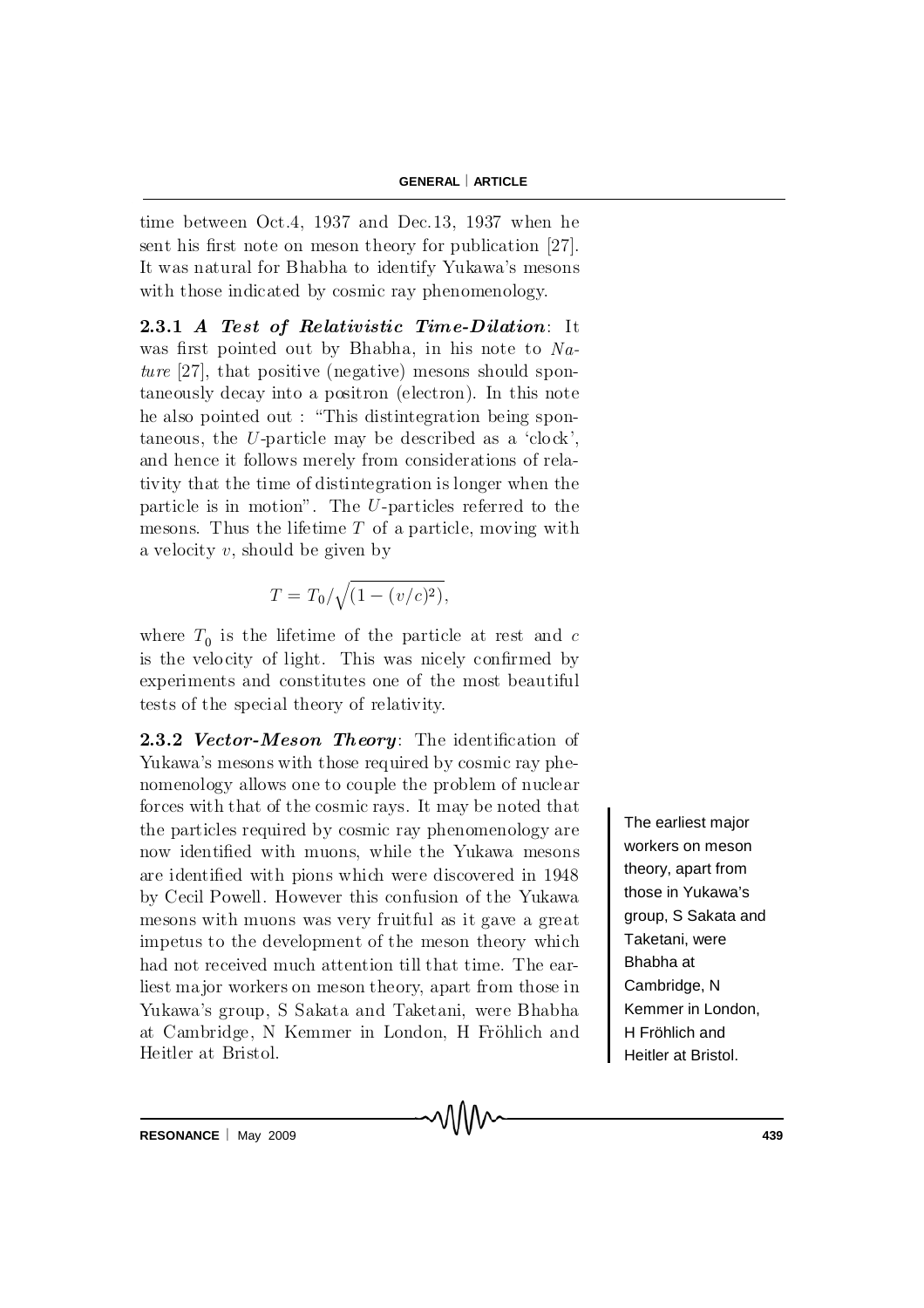**4**A relativistic quantum mechanical equation describing particles of nonzero mass and spin one.

<sup>5</sup> Particular kinds of forces between protons and neutrons involving exchanges of their positions and spins.

The original Yukawa theory had considered the mesons to be scalar particles, i.e., having no spin and with positive parity. This assignment does not give rise to a satisfactory nuclear force between nucleons, i.e., protons and neutrons. Mesons, further, have to have integral spin and must obey Bose–Einstein statistics. Bhabha therefore considered the generalisation that mesons are vector particles, i.e., having spin one and odd parity. He used Proca's wave equation<sup>4</sup> to describe the meson field. The coupled nucleon-meson field system was then quantised and nucleon-nucleon interaction calculated using second order perturbation theory. Bhabha was gratified that: "The interaction is therefore just of the required form consisting of Heisenberg and Majorana forces<sup>5</sup> of the right sign so as to allow one to make the triplet state of the deuteron the lowest stable state. We would emphasize the fact that since only the squares of  $g_1$  and  $g_2$  enter into this expression, the sign of the Majorana force is beyond our control, and it is to be looked upon as a strong argument in favour of this theory that it allows only that sign of the force which actually occurs in nature" [28]. Bhabha also calculated meson-nucleon scattering cross-sections in the lowest order. There were at that time no data for this process. Related investigations were also carried out by other workers.

2.3.3 Classical Meson Theory: The vector nature of the meson fields gave rise to large probabilities for multip le processes at high energies. Also the theory had more severe divergence problems compared to quantum electrodynamics. There were apprehensions that these imply the break down of either quantum mechanics or meson theory even for lower energies comparable to the meson mass. All of these were essentially based on second order perturbative calculations in meson-nucleon coupling constants. It is to be remembered that these coupling constants are rather large as the meson-nucleon interaction is strong. As such these calculations are not

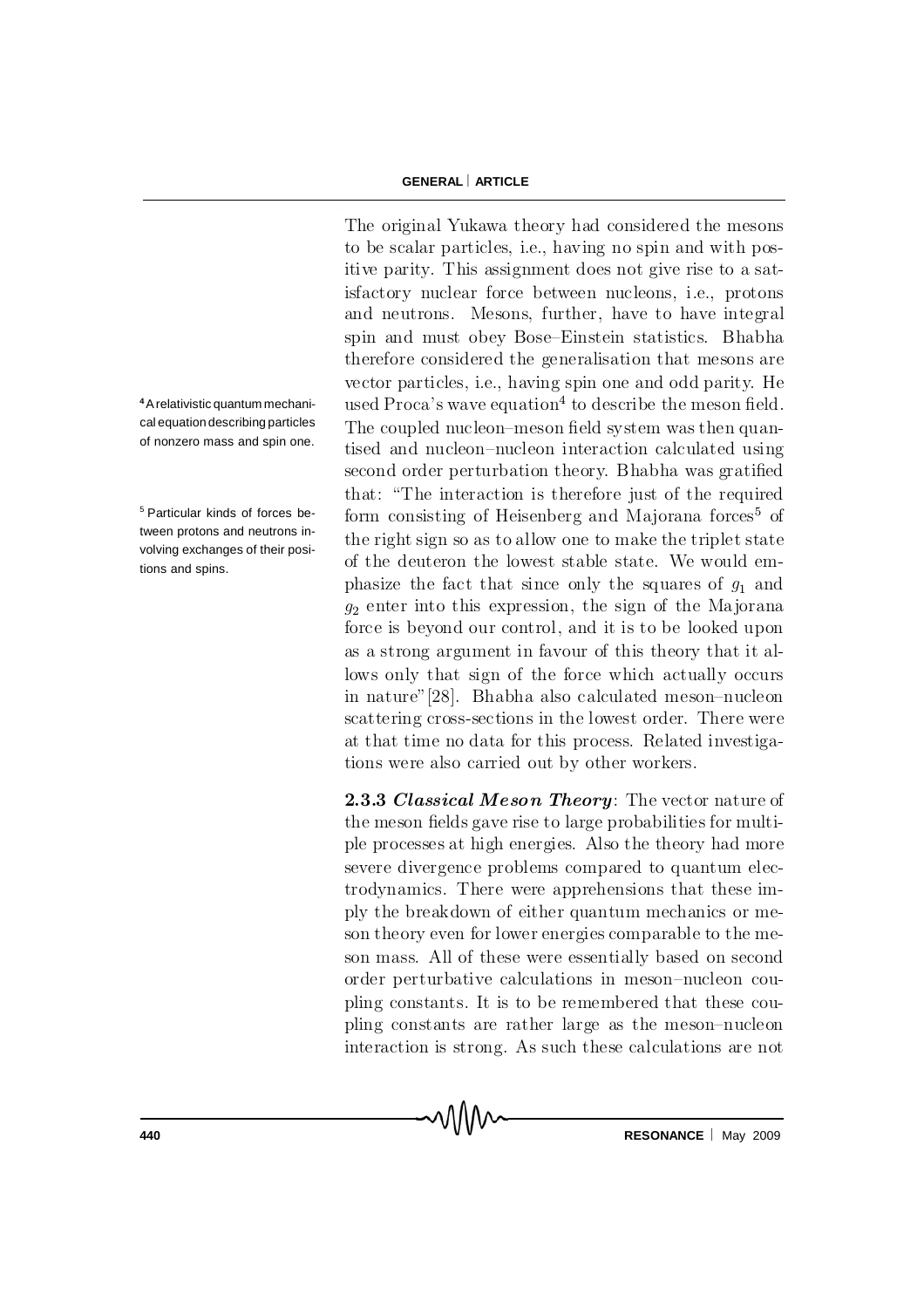necessarily reliable.

In order to escape the limitations of perturbation theory in the coupling constant, in dealing with quantum meson field theory, Bhabha decided to investigate the classical meson field theory in interaction with a fermion  $[29]$ . The meson field was described, as mentioned earlier, by the Proca wave equation, except that now the meson field components were taken as commuting variables. The fermion was taken as a point classical particle h aving spin and moving along classical world-lines. This entailed a generalisation of the method of Dirac used in treating the behaviour of a classical point electron in the field of electromagnetic radiation  $[30]$ .

The meson-fermion scattering cross-sections were calculated. These are analogous to Thomson scattering  $6$ for zero-mass photons and were found to smoothly go to that limit as the meson mass went to zero. Indeed it was found that at high energies, i.e., energies much larger than the meson mass, the behaviour was essentially the same as that in Dirac's case. Before the advent of the Chew–Low theory<sup>7</sup>, these were among the best theoretical attempts to deal with the meson-nucleon scattering problem.

## 3. Bangalore Period

Bhabha was in India, in 1939, on a holiday when the second world war broke out. The subsequent war conditions made it impossible for him to return to England. H is earliest communications to the  $Proceedings of the$ Indian Academy of Sciences are from this period and were received by them in Oct. 1939. The second of these two papers deals with the classical theory of the e lectron and is still by lined as Gonville and Caius College. In early 1940 Bhabha joined the Indian Institute of Science, Bangalore as Special Reader in charge of a Cosmic Ray Unit.

6Elastic scattering of long wavelength radiation (low energy photons) off free electrons.

<sup>7</sup> A 1955 theory of scattering of pi mesons and nucleons based on S-matrix ideas.

> In early 1940 Bhabha joined the Indian Institute of Science, Bangalore as Special Reader in charge of a Cosmic Ray Unit.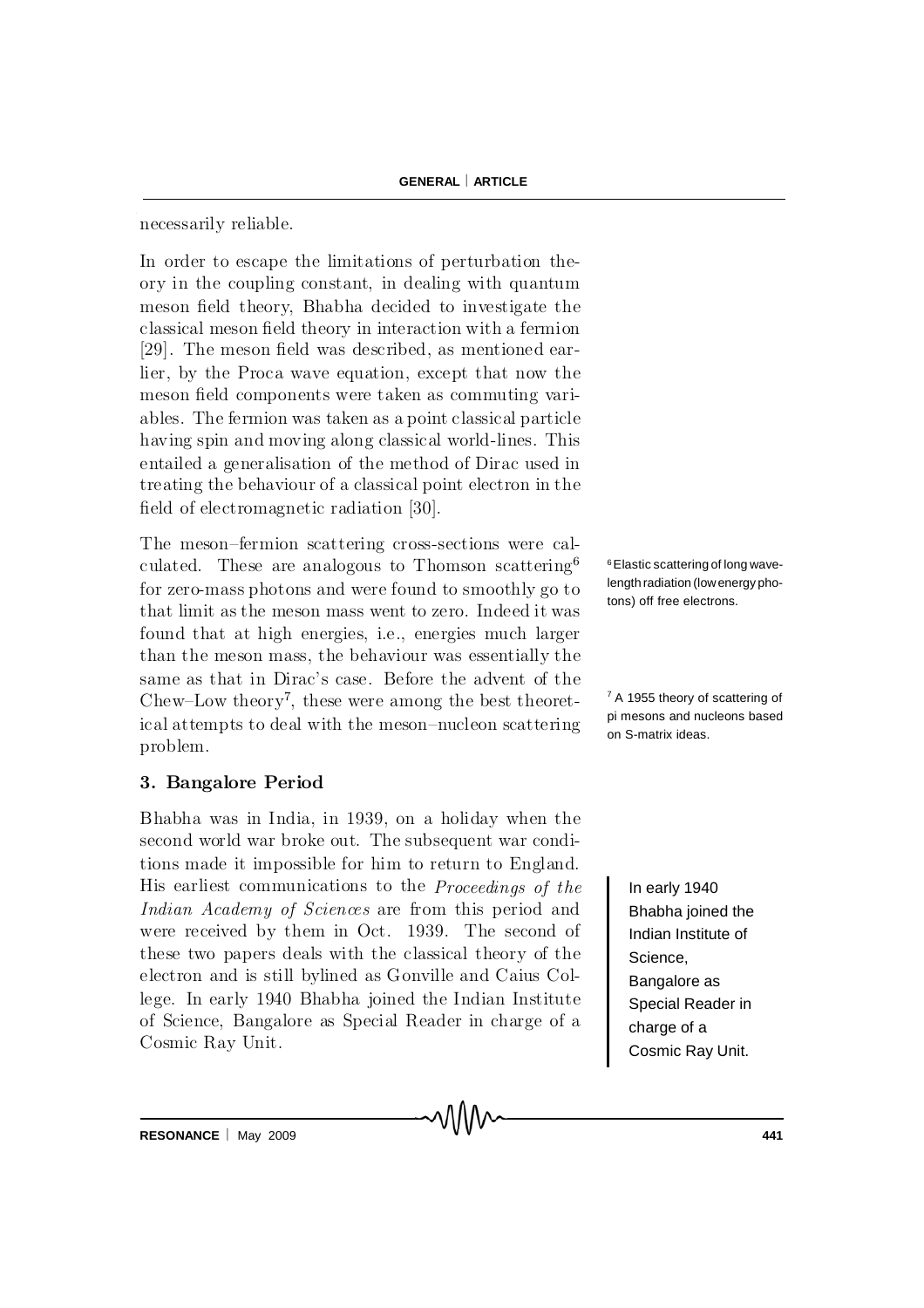# 3.1 Classical Relativistic Spinning Point Par $ticle The or y: Bhabha-Corben Equations$

Bhabha was originally drawn to the classical theory of relativistic point particles as a way to take into account the reaction of the emitted or scattered radiation, whether of electromagnetic quanta or of mesons, i.e., radiation reaction, on the motion of fermions. The quantum treatment of the interaction of point particles with fields, which depended on perturbation theory in the coupling constant, was not very satisfactory. It was even more so when the explicit spin-dependent interactions, e.g., Pauli anomalous moment term for interaction with electromagnetic field or similarly for vector meson fields, were taken into account. The interactions tend to increase with energy. It was pointed out by Bhabha that these effects are due to neglect of the radiation reaction and that the quantum treatment can be trusted only in the region of energy where this neglect of radiation reaction is justified. Faced with this situation it was natural to go back to the classical limit where it is, in principle, possible to take radiation reaction into account either exactly or with controlled approximations. For spinless charged particles it was possible to do this by using Dirac's work on the point electron theory [30]. The electron theories had been in existence since Lorentz's work in 1892 but Dirac's work of 1938 was the first logically correct relativistic classical point electron theory.

The electron theories had been in existence since Lorentz's work in 1892 but Dirac's work of 1938 was the first logically correct relativistic classical point electron theory.

In Dirac's work the spin of the electron was not taken into account. It was therefore necessary to generalise Dirac's work to the case of spinning point particles. Bhabha had already begun some work on this problem with H C Corben before leaving Cambridge and it was continued at Bangalore. A preliminary note on this work was sent to  $Nature$  on March 17, 1940 and was his first re search note from the Indian Institute of Science, Bangalore. The definitive paper on this work, giving the Bhabha–Corben equations, was titled "General Classi-

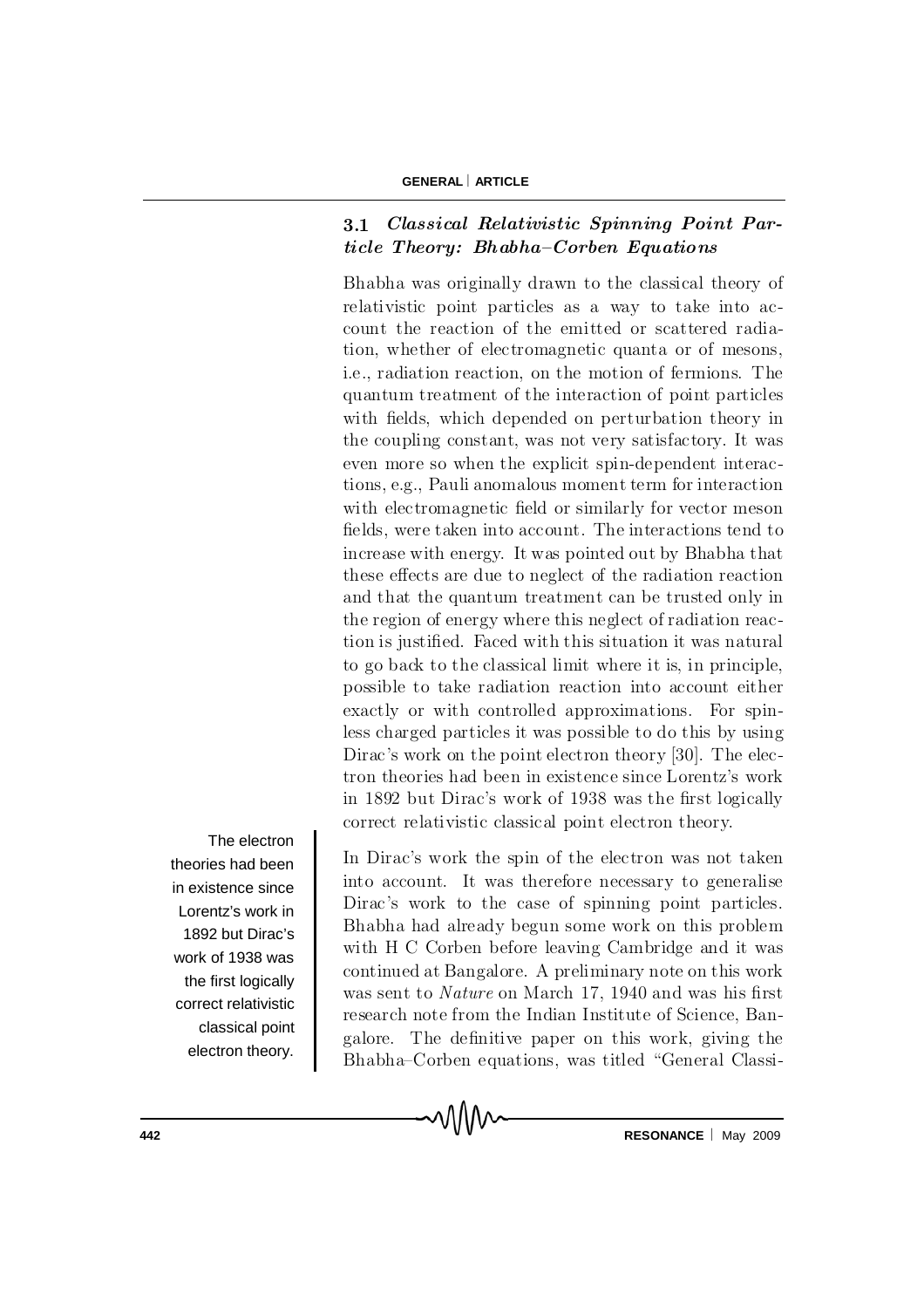cal Theory of Spinning Particles in a Maxwell field" [3]. The case of a meson field was treated in a sequel which followed immediately after this paper [3].

The point electron theories previous to the work of Dirac, and related work of Pryce, had approached the problem of a point electron as the limit of a finite-size electron. This procedure is not very satisfactory in view of the conflict between the concept of a rigid body and relativity. In the procedure of Dirac and Pryce one assumes the validity of the field equations right upto the point particle world line but one modifies the definition of the field energy in the presence of singularities. This is also the procedure adopted by Bhabha and Corben.

The effect of radiation reaction was, as expected by Bhabha, to reduce the scattering cross-section. Indeed for large energies it was found to decrease inversely as the square of the incident photon frequency for the Compton-process.

Bhabha was elected a Fellow of the Royal Society, London, in 1941.

# 3.2 Meson Theory and Nucleon Isobars

Before the discovery of the pion in 1947, the muon was confused with Yukawa's meson. The meson theorists had the unenviable task of explaining why meson-nucleon  $s$ c attering is weak  $-s$  ince muons do not scatter much on the nucleons  $-$  and yet at the same time the nuclear forces arising from the exchange of the same mesons is strong.

It was noted by Bhabha that the scattering of the longitudinally polarised *neutral* vector mesons on nucleons shows a decrease as  $E^{-2}$ , E being the meson energy, for large energies in contrast to the scattering of longitu dinally polarised *charged* mesons whose scattering on nucleons increases as  $E^2$ . This difference was traced by Bhabha was elected a Fellow of the Royal Society, London, in 1941.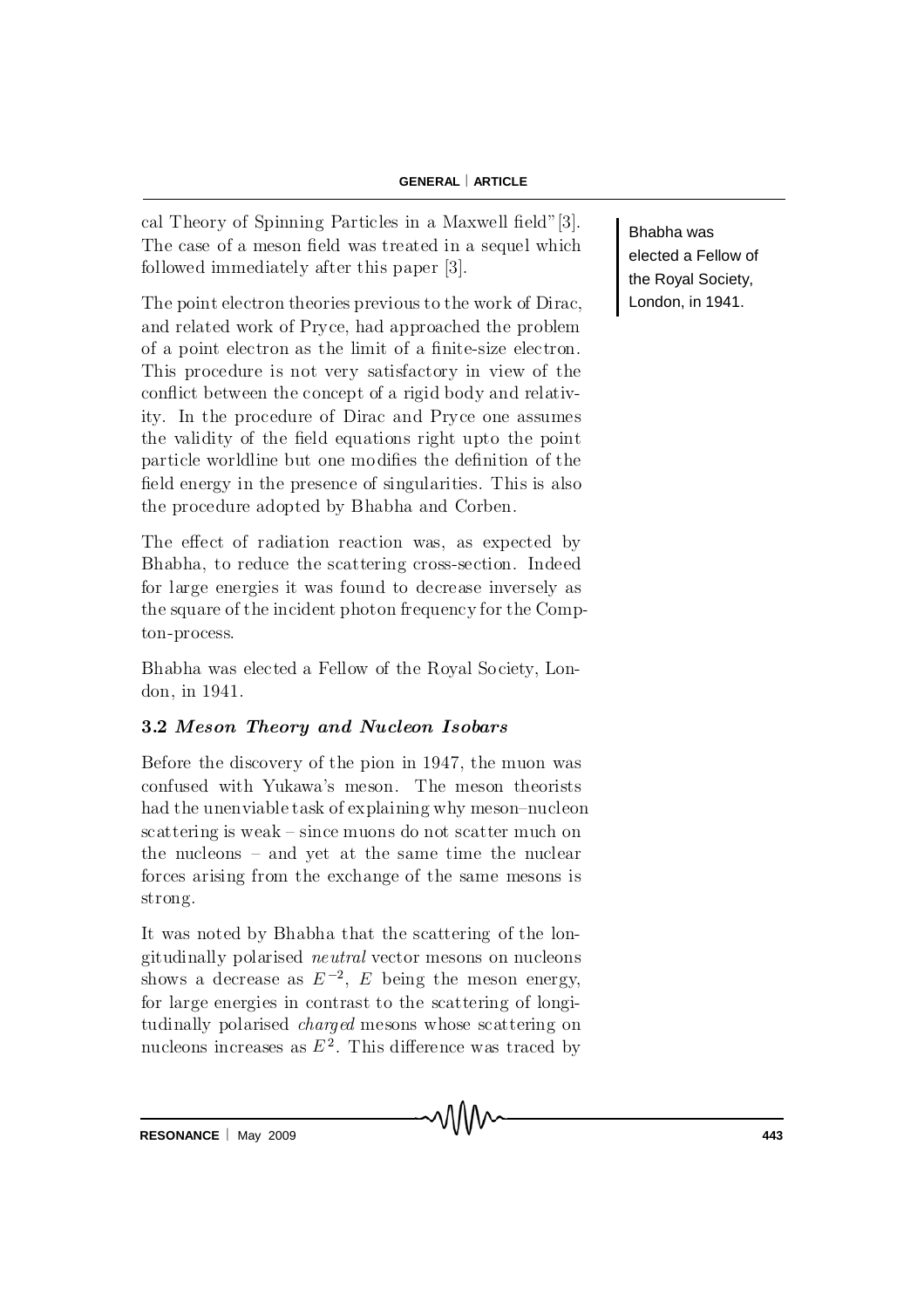Bhabha to what we would refer in modern terminology as being due to the cancellation between direct channel nucleon pole and the crossed channel nucleon pole in case of neutral mesons and a lack of such a cancellation for charged mesons. For charged mesons we do not have both direct and crossed channel exchanges possible if only nucleons of charge  $+1$  and 0 exist. In order to have the cancellation mechanism available, Bhabha therefore suggested that the nucleon may exist in charge states  $+2$ and  $-1$  also. The contribution from these charged states was needed to provide the cancellation. In general, nucleon isobars may have any charge and the neutron and proton are only the lightest ones occurring in nature [31]. This was the first suggestion of the existence of nucleon isobars.

Bhabha communicated the idea to Heitler and he also pursued it. This mechanism, referred to as Bhabha-Heitler mechanism, for reducing the meson cross-sections, was one of the major reasons for a study of the strong coupling theory of nucleon isobars. The first nucleon isobar  $N^*$  (1240 MeV) was discovered by Enrico Fermi et al. in pion-nucleon scattering experiments in 1952.

## 3.3 Cosmic Rays

In his capacity as Special Reader in charge of the cosmic ray unit at the Indian Institute of Science, Bangalore, Bhabha planned to pursue both theoretical and experimental work in the area of cosmic rays. The unit was set up as part of the Department of Physics which was headed by Nobel Laureate Sir C V Raman. Given his pioneering work on cosmic ray showers with Heitler, and the scope offered by the experimental work on cosmic ray to study high energy interactions involving particle production, it was a natural choice. India also offered a trem endous geographical advantage of comprising magnetic latitudes ranging from equator to  $25 \degree N$  within its confines for studying high energy cosmic rays.



In his capacity as Special Reader in charge of the cosmic ray unit at the Indian Institute of Science, Bangalore, Bhabha planned to pursue both theoretical and experimental work in the area of cosmic rays.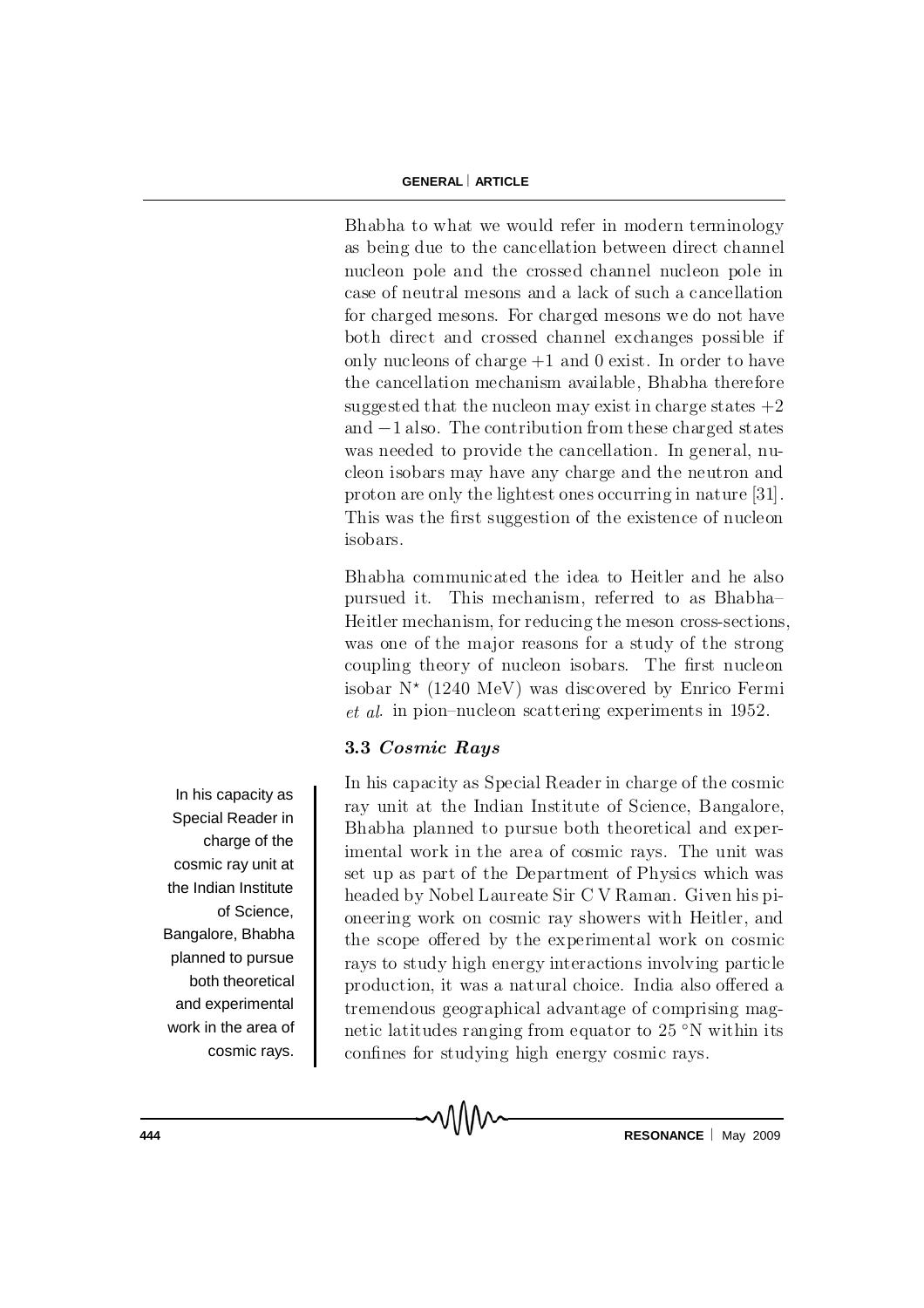**3.3.1 Cascade Theory:** The initial cosmic ray work concerned itself with refinements of the classic Bhabha-Heitler theory, which had made a number of simplifying assumptions. In particular it was assumed that one can ignore collision loss below a certain critical value, i.e., the energy at which collision loss is equal to radiation loss. Further if the energy was above this critical value it was assumed that it would lead to an absorption of the cascade. In view of the improvement in the quality of the observational data it had become necessary to improve the theoretical treatment.

There had been previous attempts, notably by Snyder and Serber, to give an improved treatment taking collision loss into account  $[32]$ , but there were some doubts about the convergence of their series solutions. Bhabha and Chakrabarty gave a solution of this problem in the form of a rapidly converging series  $[33]$ .

In all these treatments the lateral spread of the shower is neglected. The collision loss is taken as a constant  $\beta$ in dependent of the energy of the charged particle. Actually it is not strictly constant, but in the whole relevant energy range of  $5$  to  $150$  MeV it increases by a factor less than 1.5 and it is thus reasonable to treat it is a constant. For radiation loss and pair creation one can use the exact expressions of Bethe and Heitler. An exact solution of the Landau–Rumer equations  $[34]$ , describing the longitudinal evolution of the shower, for the number of charged particles and radiation quanta was given by K S K Iyengar  $[35]$ . His solution was, however, not easily amenable to extracting numerical results. Bhabha and Chakrabarty used the asymptotic form of the Bethe-Heitler expressions, in their solution. Using Mellin transform<sup>8</sup> techniques it was possible to obtain a series solution which was rapidly convergent. It is possible to regard the Bhabha–Chakrabarty solution as an analytic continuation of the results of Snyder and Serber.

᠕᠕᠕

<sup>8</sup>Amathematical representation of functions related to the Fourier transformation.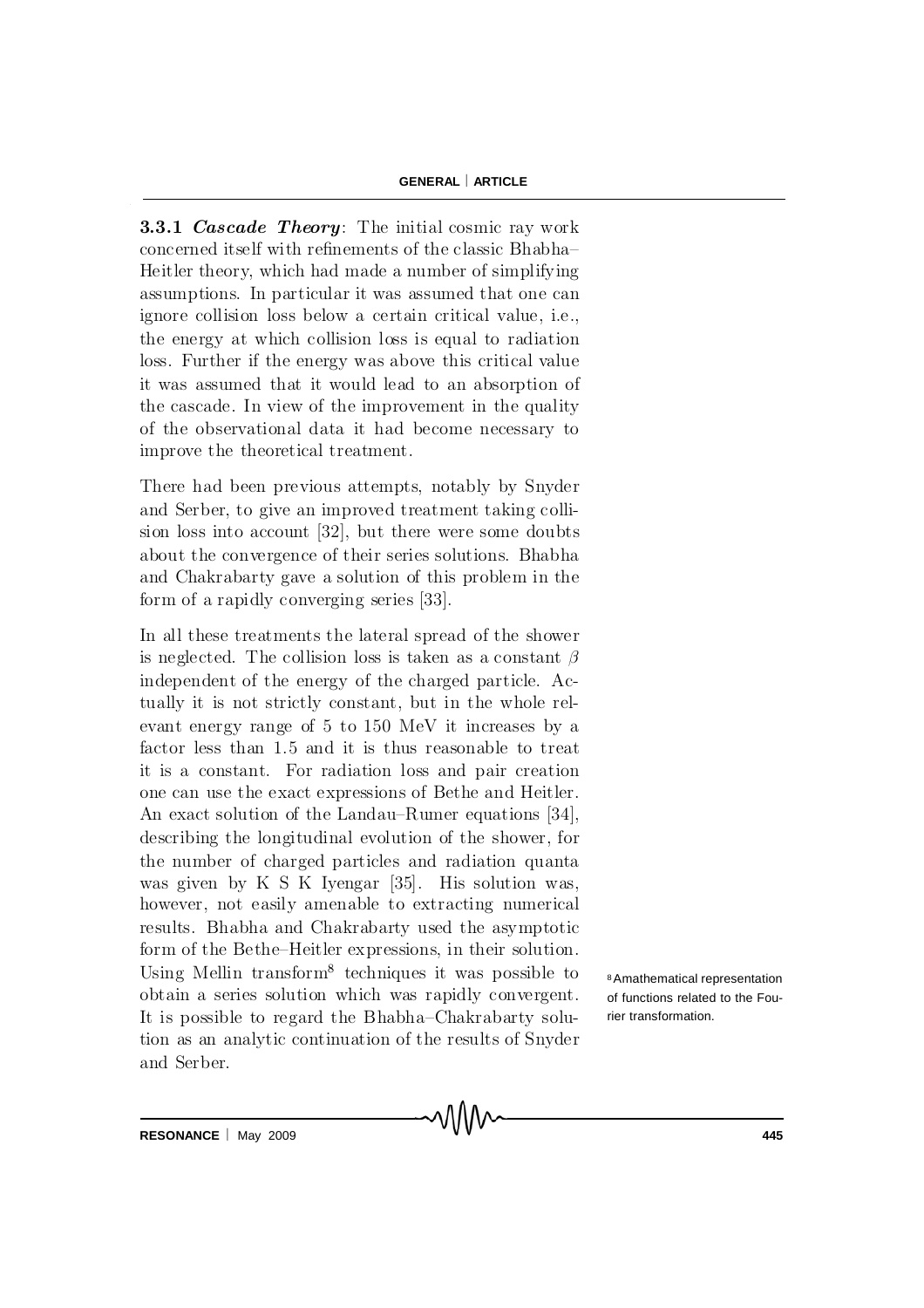The first problem which Bhabha decided to explore experimentally in cosmic rays was to study latitude effect for mesons. 3.3.2 Experimental Cosmic Ray Work: The first problem which B habha decided to explore experimentally in cosmic rays was to study latitude effect for mesons. The soft component of the cosmic rays, consisting of electrons, positrons and gamma rays, was described quite correctly by the cosmic ray shower theory. The h ard component of the cosmic rays, consisting mainly of mes- ons, was much less understood theoretically and needed experimental observations. The hard component would also include high energy protons.

In order to devise an experimental setup to study the hard component of the cosmic rays containing mesons, it was necessary to devise procedures to discriminate between the soft and the hard components experimentally. Bhabha studied this problem in 1943. He came to the conclusion, using recent detailed work of Bhabha and Chakrabarty  $[33]$  on cosmic ray showers, that the usual method of separating the two components of cosmic rays by interposing absorbers, such as lead, of different thicknesses, and measuring the cosmic ray absorption, is not very reliable.

Bhabha devised a new method ('Bhabha method') for this purpose. The absorber of total thickness  $t$  is divided into two of thicknesses  $t_1$  and  $t - t_1$ . Between the two parts of the absorbers are interposed a set of counters C and D in anticoincidence. The whole sandwich is then placed between the set of counters A on one side and counters B on the other side. The set of counters  $A, B$ and  $C$  (or  $D$ ) are in coincidence. Bhabha showed that such an arrangement would be able to take better advantage of shower multiplication by soft component to better discriminate the soft and the hard components  $[36]$ .

The experimental measurements of the vertical intensity of mesons were carried out in two aeroplane flights at Bangalore with magnetic latitude of  $3.3 \text{ }^{\circ}N$  [37]. The

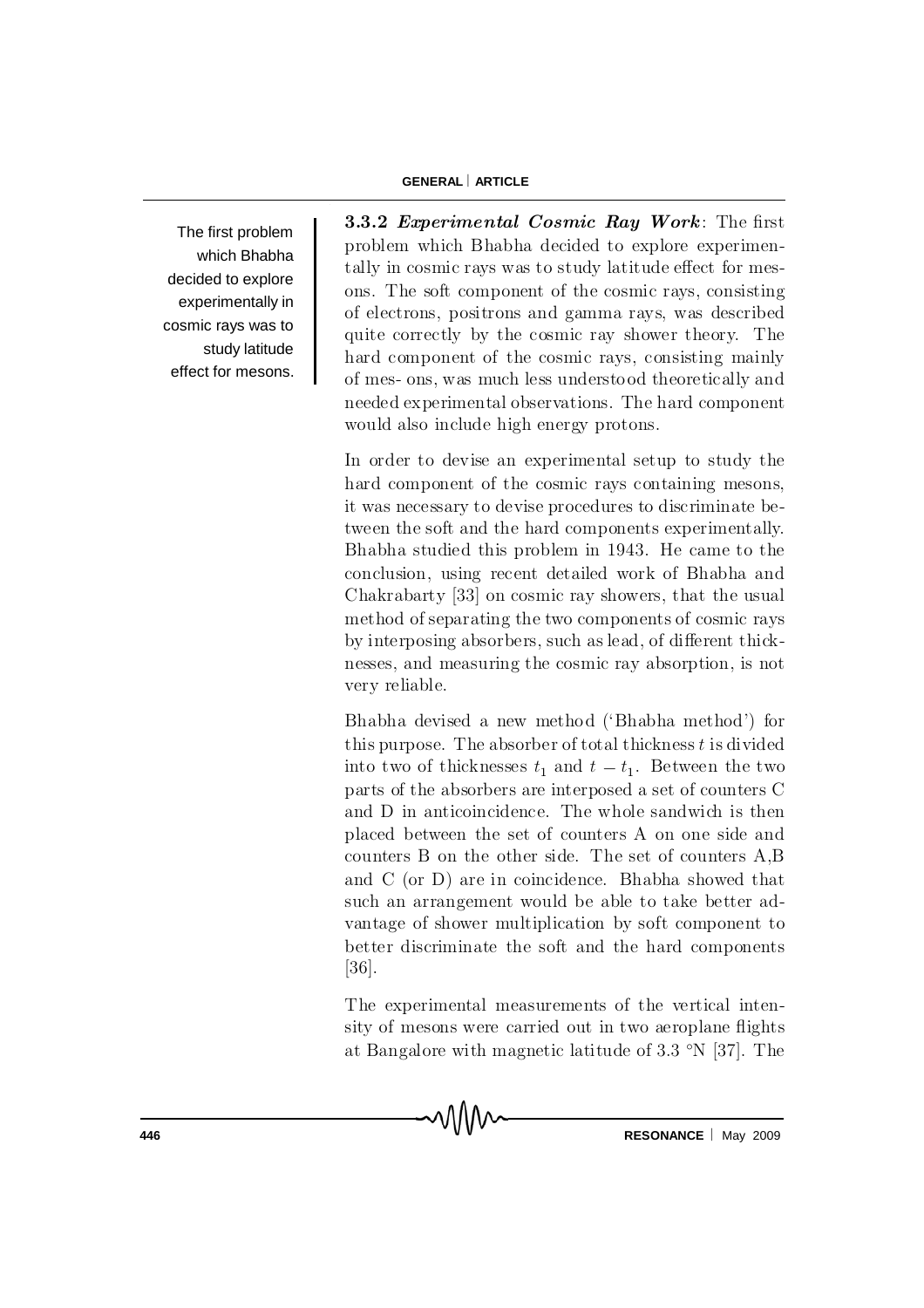first flight carried two sets of counter telescopes: (i) with total thickness of lead absorber equal to 5.25 cm, divided into two absorbers one of  $1.25$  cm and the other of  $4.0$ cm; the arrangement here used the Bhabha method. (ii) A quadruple coincidence counter telescope with 3.0 cm of lead absorber. The measurements were taken upto  $15,000$  ft. The second flight carried a quadrupole coincidence counter with 20 cm of lead and carried out measurements upto  $30,000$  ft. A comparison of the experim ental measurements by Bhabha and his group in these flights with those of Schein, Jesse and Wollan [38] carried out at Chicago, magnetic latitude 52.5 °N, showed that for meson intensity there was "no marked increase" even to altitudes corresponding to 275 milli bars pressure". This was quite in contrast to the total cosmic ray intensity which showed a marked increase of latitude effect up to these heights.

A n o therefight making such measure ments later extended the results up to an altitude of 40,000 ft above Bangalore with similar results.

## 4. Bombay Period

During the five-year period in Bangalore "he found his mission in life" [39] as an institution builder. As a result of correspondence with J R D Tata and Sir Sorab Saklatvala, he founded the Tata Institute of Fundamental Research at Bombay in 1945. The Institute started functioning in June 1945 with H J Bhabha as its Director and was formally inaugurated on 19 December 1945. Initially the work at the Institute was carried out in the areas of mathematics, theoretical physics and a continuation of the experimental work in cosmic rays. Bhabha was appointed as the first Chairman of the Atomic Energy Commission when it was founded in 1948 and became Secretary to the Department of Atomic Energy of the Government of India in 1954.

VIIIV

During the fiveyear period in Bangalore "he found his mission in life'' as an institution builder.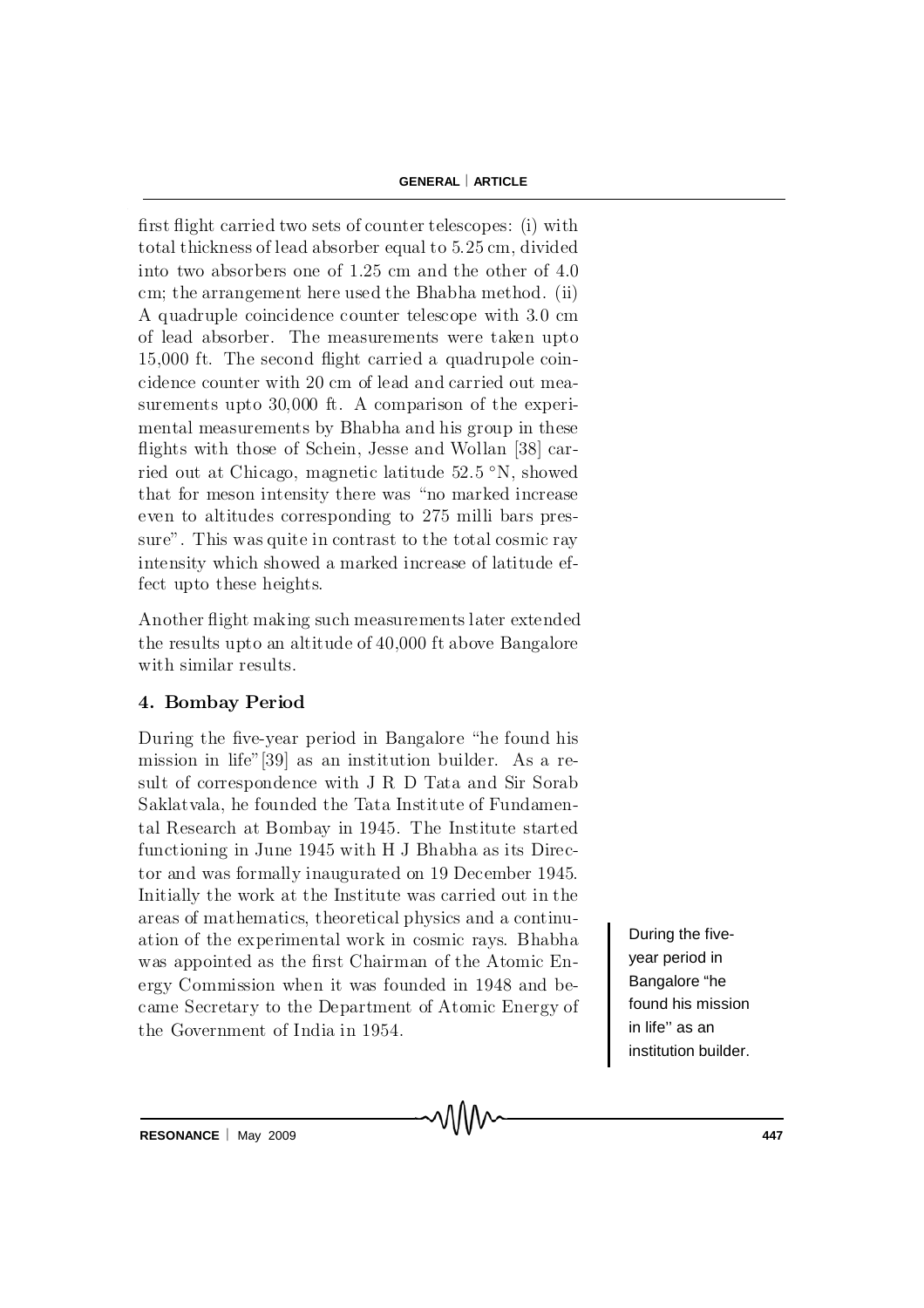#### 4.1 Bhabha Equations

The first research paper from Tata Institute dealt with 'Relativistic Wave Equations for the Elementary Particles' and appeared in an issue of Reviews of Modern  $Physics to commence more to estimate the sixth birthday of Niels$ Bohr  $[4]$ .

Dirac, as mentioned earlier, had given his relativistic wave equation in 1928 which described the behaviour of electrons with spin one half and had successfully predicted the existence of positrons. The Dirac equation is a first order equation and its success encouraged similar attempts to find wave equations describing particles with a spin having a value other than one half. Duffin, Kemmer and Petiau had given similar first-order wave equations describing particles with spin-0 and spin-1. The spin-1 equations were Proca equations. Dirac, and Fierz and Pauli, had proposed relativistic wave equations for particles having any integral or half-odd integral spin. An unsatisfactory feature of the equations proposed by Dirac, and Fierz and Pauli, for spin greater than one was the presence of subsidiary conditions. These conditions created difficulties when one considered these particles in interaction with electromagnetic fields. The difficulty was connected to the fact that these could not be derived from a variational principle. Bhabha therefore proposed to investigate general first-order relativistic wave equations without any subsidiary conditions, i.e., equations for wave field  $\psi$  of the form

$$
(\alpha^k p_k + \chi)\psi = 0,
$$

where  $p_k = i\partial/\partial x^k$ ,  $\alpha^k$  are four matrices  $(k = 0, 1, 2, 3)$ and  $\chi$  is an arbitrary constant. Such equations have come to be known as 'Bhabha equations'. Sometimes the nomenclature 'Bhabha equations' is used to refer to a restricted subclass of equations where six Lorentz generators, together with four  $\alpha^k$  form an  $SO(5)$  algebra. This restricted subclass was investigated by Bhabha in

An unsatisfactory feature of the equations proposed by Dirac, and Fierz and Pauli, for spin greater than one was the presence of subsidiary conditions. Bhabha therefore proposed to investigate general first-order relativistic wave equations without any subsidiary conditions.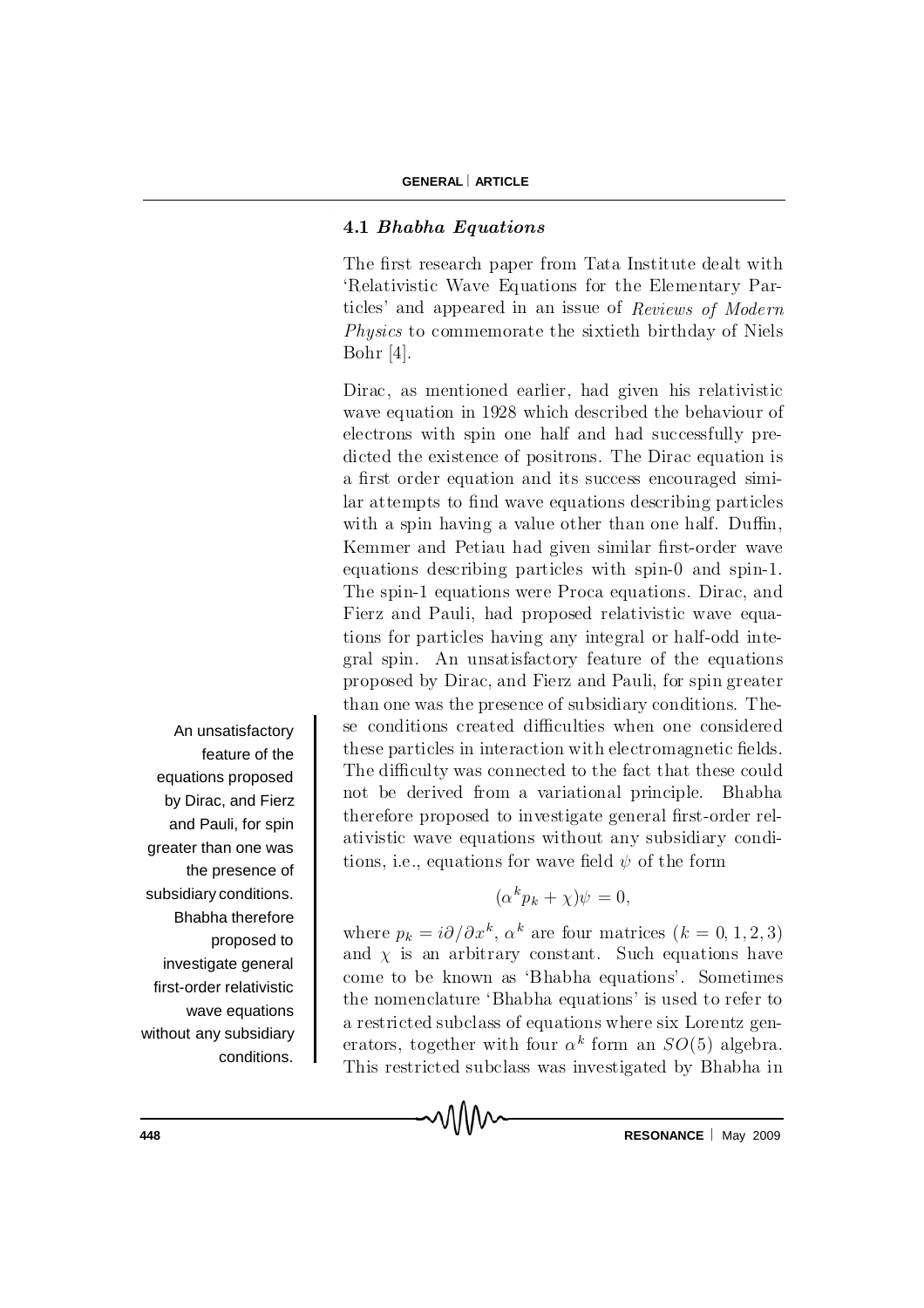de tail and from now on, in this section, we shall means this subclass when we refer to Bhabha equations.

As B habha equations involve an  $SO(5)$  algebra they can be completely classified by using its representation theory. Bhabha was among those few physicists of his time who were at home with group theory. His essay 'The Theory of the Elementary Physical Particles and their Interactions', for which he was awarded Adams Prize in 1942, contained a fair amount of the theory of orthogonal groups. Bhabha equations were found to contain the Dirac equation for spin one-half and the Duffin-Kemmer–Petiau equations for spin-0 and spin-1 as special cases. These equations were special cases for  $Dirac$ Fierz-Pauli equations also. Bhabha equations for spin greater than one, were however different from Dirac-P au li equations, and led to multiple mass states.

## 4.2 Cosmic Rays

4.2.1 Cascade Theory and Stochastic Processes: Bhabha and Chakrabarty extended their calculations of the numbers of charged particles and quanta, in 1948, to cover the case of showers in thin layers. They brought to completion this part of their work on cascade theory which deals only with mean numbers of shower particles at various depths.

The study of the fluctuations of the number of shower particles is also of great importance in the study of cosmic ray showers. One of the conceptual difficulties in attacking the problem was that it involved a system whose state space was continuous and not discrete. The electrons and photons do have a continuous variation in en ergy. Bhabha therefore derived the product density function method for the continuous parametric systems and applied it to derive the equations for cosmic ray ca scade theory which determine the mean numbers (i.e., Landau–Rumer equations) and the mean square deviaBhabha was among those few physicists of his time who were at home with group theory.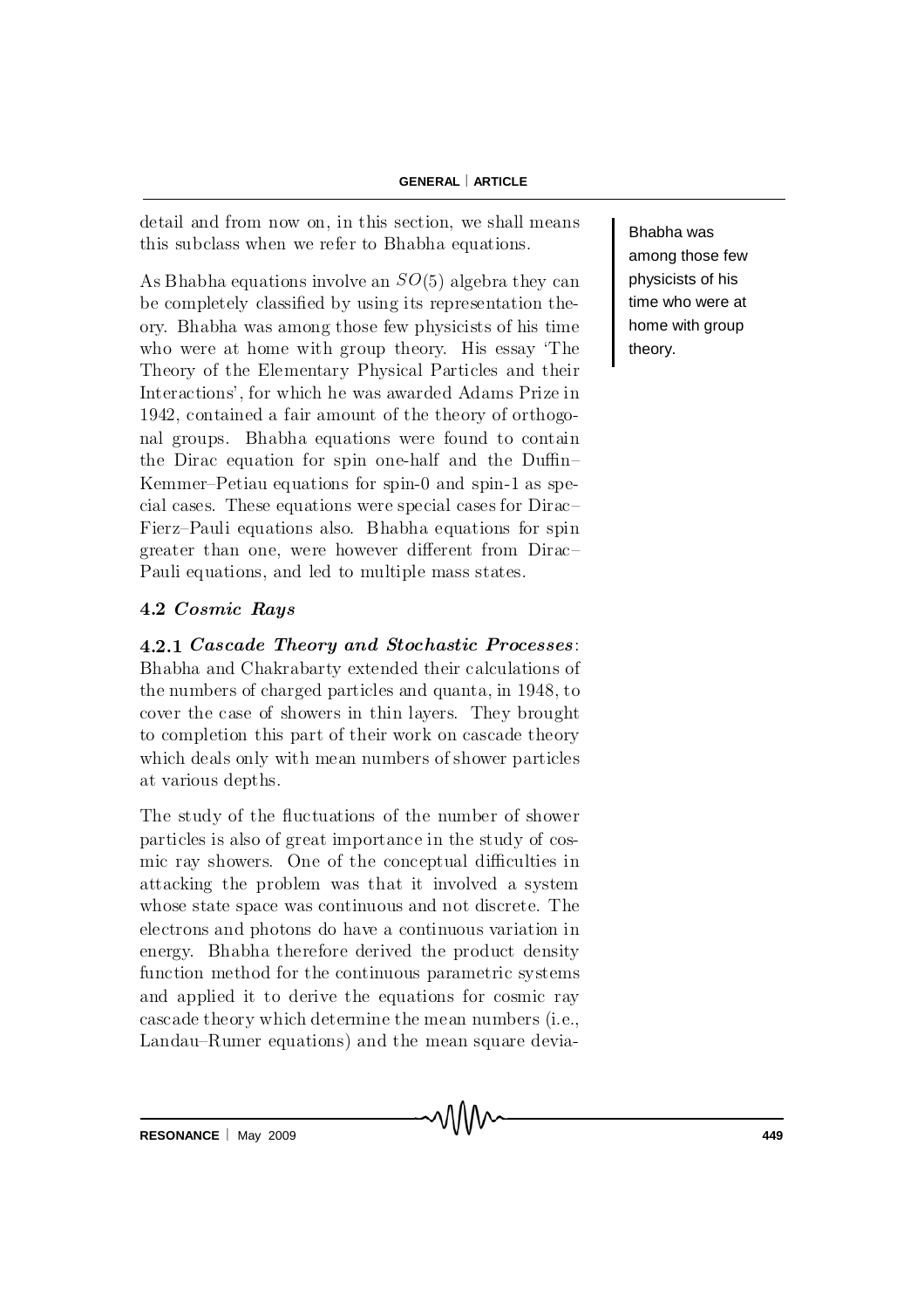tions of the numbers  $[40]$ . These equations were solved in a subsequent paper with Ramakrishnan [41].

4.2.2 Experimental Work in Cosmic Rays: The program of measuring the hard component of the cosmic ray intensity, at various Indian latitudes and its variation with altitudes was continued at Bombay. Towards this objective Bhabha organised a High Altitude Studies group whose main program was to organise balloon flights for these studies. The balloon flights were initially made from Bangalore and Delhi. Bhabha reported these results at a conference at Kyoto, Tokyo in 1953 [42]. Later flights were also made from many other locations as well.

Bhabha made a preliminary beginning for nuclear emulsion work with cosmic rays by flying Ilford C2 plates loaded with B oron in an airplane at an average altitude of 8000 ft for 72 hours in 1948. An example of 'meson' scattering with nuclear excitation was recorded and published with his student Roy Daniel [43]. Later Bhabha induced Bernard Peters, of the University of Rochester to take over the nuclear emulsion group at Bombay in Dec. 1950. Peters was well known for his discovery of heavy nuclei in primary cosmic rays.

A  $12''$  diameter cloud chamber, similar in design to one at Blackett's laboratory at Manchester, which Bhabha had got built at Bangalore, was also moved to Bombay and work on meson scattering continued. Prof. B V S reekantan to ok over the further developments here  $[44]$ .

Bhabha also started thinking about Kolar Gold Fields as a facility for deep underground experiments on cosmic rays around 1950. Prof. M G K Menon joined the Cosmic Ray group from Prof. Powell's group in 1956.

## 4.3 Multiple Meson Production

This is essentially Bhabha's last piece of theoretical re-



Bhabha started thinking about Kolar Gold Fields as a facility for deep underground experiments on cosmic rays around 1950.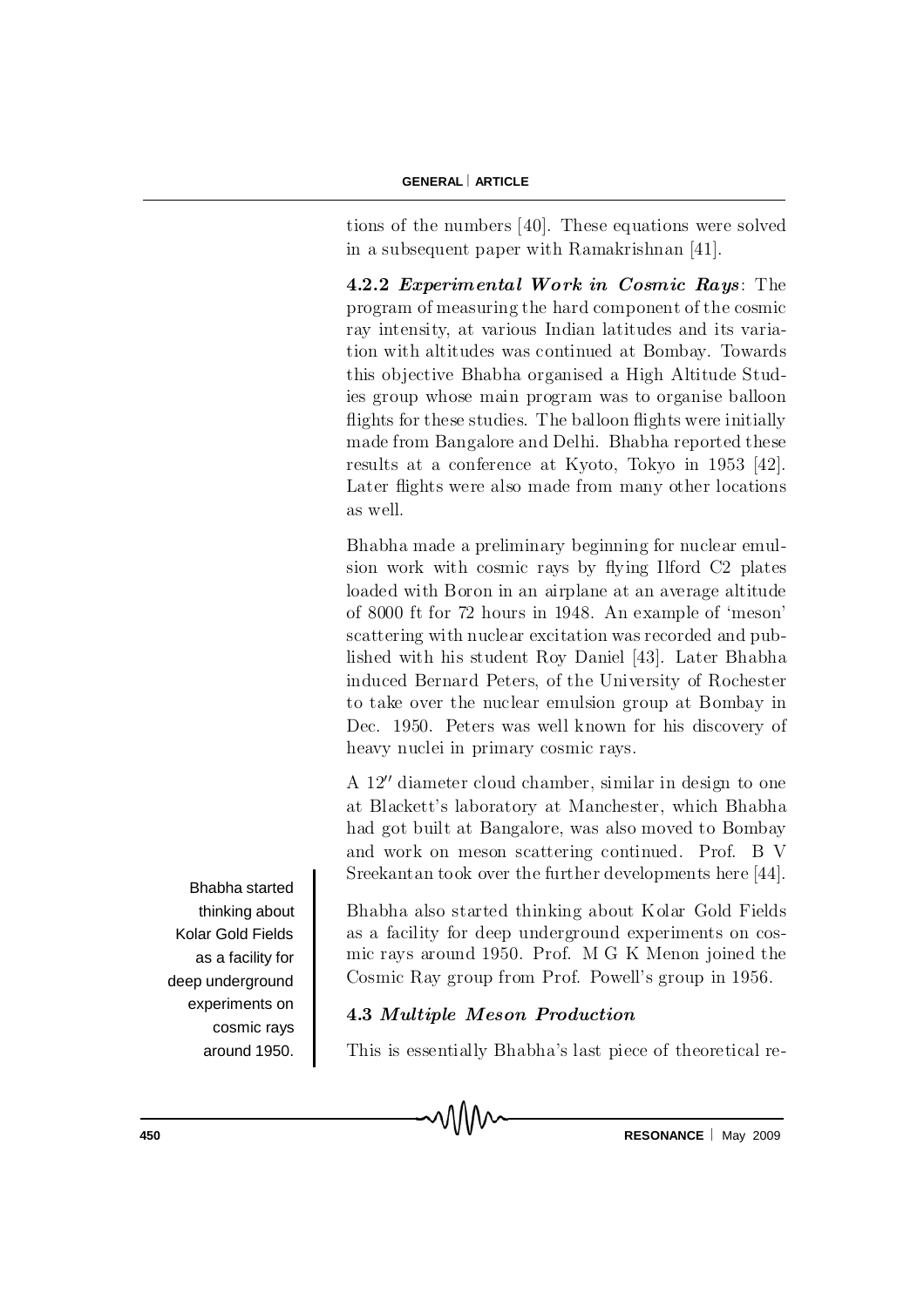search work [45]. His work in Bangalore and Bombay had been decidedly more mathematical as compared with his work at Cambridge which had been on the whole, phenomenological. In his work on multiple meson production he again displays a phenomenological strain.

In the center of mass system the two colliding nucleons suffer relativistic contraction in the direction of motion and appear as colliding discs. Different mechanisms were invoked by Fermi and Heisenberg for conversion of the nucleon energy into mesons. Bhabha suggested the hypothesis that the strong interactions get localised both due to relativistic contraction as well as due to the time of interaction being very small. On this picture the energy available for meson production is much less than the total available c.m. energy.

The real surge of interest in multiple meson production had to wait till early 1970s when sufficient high energy d ata became available. In Bh a b h a's view it is somewhat natural to assume not only that the strong interaction gets localised but that the production of mesons also gets localised, leading to a damping of transverse momenta [46]. Bhabha's model thus can be regarded as a precursor of the parton model<sup>9</sup>.

## 5. Concluding Remarks

Bhabha's work in the orietical physics was carried out in a wide variety of styles. His work with Heitler on cascade theory is of a kind which would now be described as phenomenology. Some of his work had speculative compon ents, e.g., his work on penetrating component of cosmic ray s where he suggested the existence of 'muon' like particles, and his work on meson-nucleon scattering where he suggested the existence of 'nucleon isobars' especially those having electric charge of  $+2$  and  $-1$  in the units of proton charge. His work on the theory of relativistic spinning particles in classical physics was originally

Bhabha's model can be regarded as a precursor of the parton model.

<sup>9</sup>A model of Feynman from 1969 picturing protons and neutrons as made up of various point-like constituents.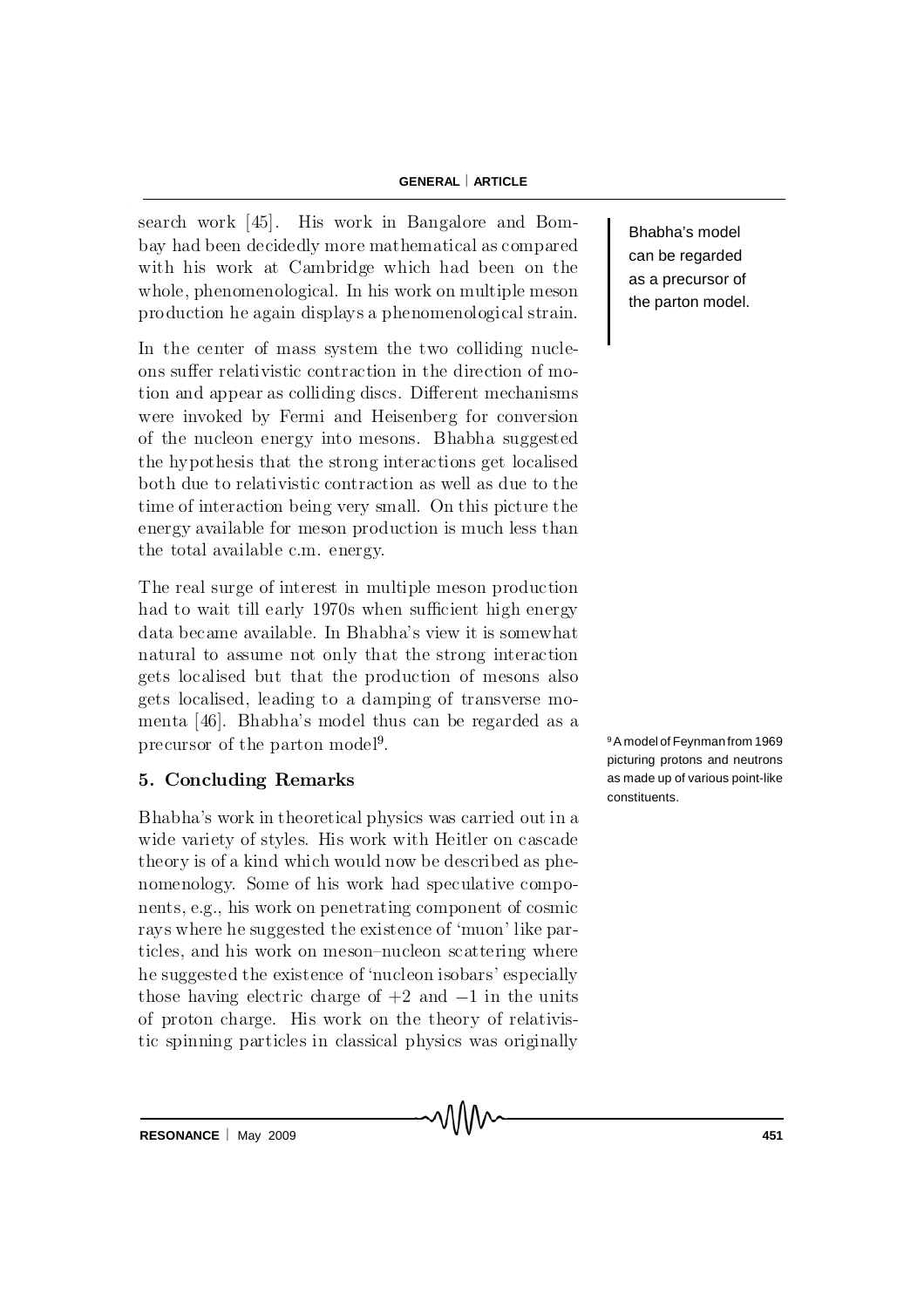Bhabha's work on relativistically invariant wave equations could be regarded as almost pure mathematical group theory. motivated by the problem of radiation reaction. One cannot, however, help feeling that this motivation was strongly reinforced by the aesthetic appeal of this investigation. Here one has a well-defined 'complete' theory in a world described by classical physics. The finer aspects of this theory cannot be tested in the real world as there are important quantum corrections which vitiate any testing. His work on relativistically invariant wave equations, though motivated by a possible application to 'nucleons', could be regarded as almost pure mathematical group theory. In fact work on these equations provided the background for the later important work on the theory of noncompact groups by his collaborator Harish-Chandra.

Though Bhabha's main scientific work and achievements were in theoretical physics, he was sensitive to the importance of experimental work as well. His cosmic ray experiments were not carried out by using techniques used in similar work elsewhere but used a novel method devised by himself.

We have restricted ourselves in this article to the research contributions of Bhabha in physics. This hardly exhausts Bhabha's contributions to science. He played an important role as a developer of scientific institutions in India. He was also an excellent science administrator with an innovative style of management. More than any other person, Bhabha was responsible for introducing and nurturing modern nuclear science and technology in India. His role in the emergence of the Bombay School of modern Indian painting should also be taken note of. But, in a sense, all these later achievements of Bhabha have their origins in the excellence he achieved in his scientific research.

This article overlaps in some places with the author's e arlier related writings:

Bhabha's role in the emergence of the Bombay School of modern Indian painting should also be taken note of.

**452 RESONANCE** May 2009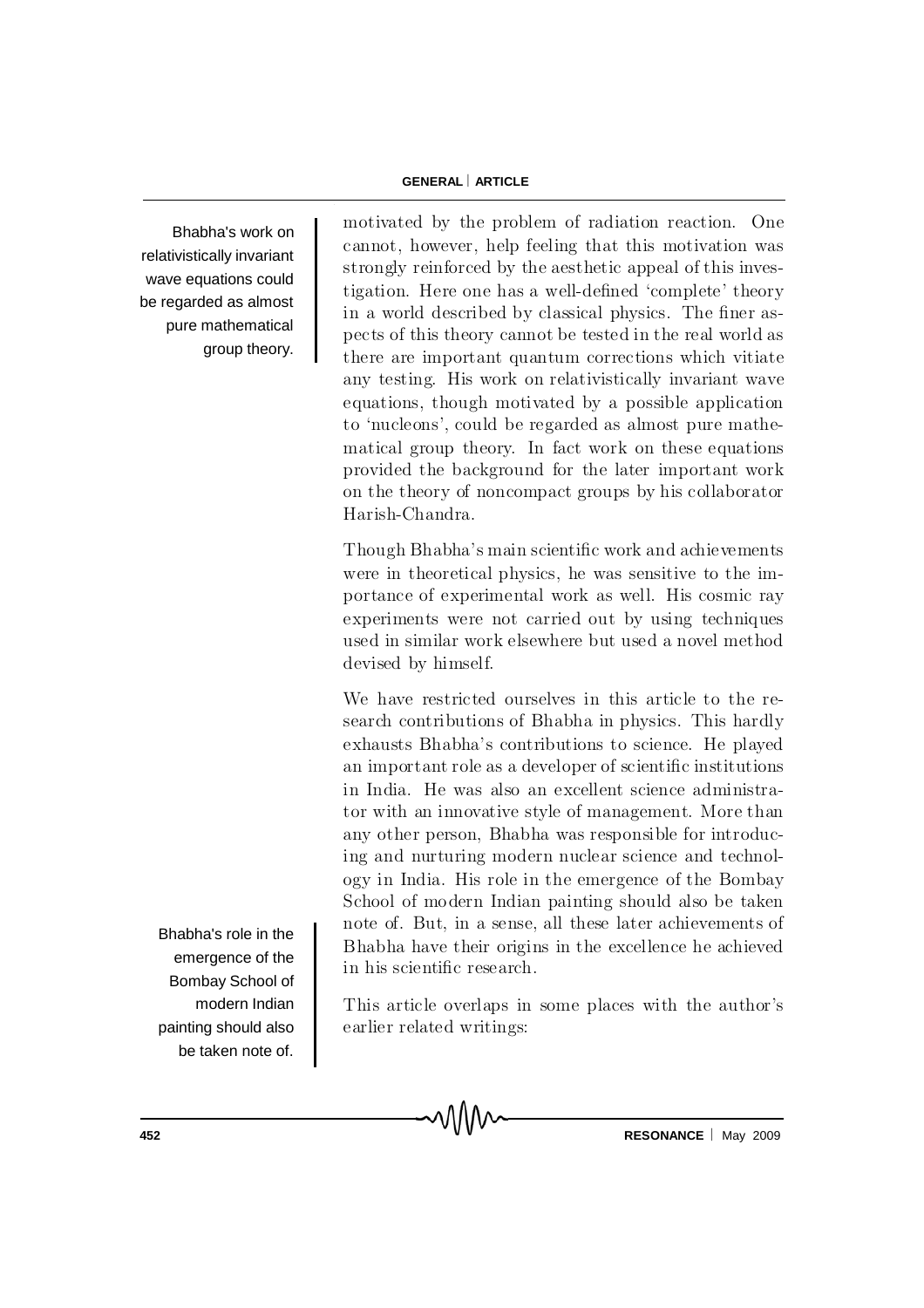H J Bhabha: His Contributions to Theoretical Physics, in Homi Jehangir Bhabha: Collected Scientific Papers, Editors: B V Sreekantan, Virendra Singh and B M U d g ao n kar, pp .x xii-x lvii, TIFR, Mumbai (1985). H J Bhabha in The Scientist in Society, pp.  $18-1-193$ , Thema, Calcutta  $(2000)$ .

#### **Suggested Reading**

- **[1] H J Bhabha,** *Proc. Roy. Soc***. (London), Vol.154A, p.195, 1936.**
- **[2] H J Bhabha and W Heitler,** *Proc. Roy. Soc.* **(London), Vol.159A, p.432, 1937.**
- **[3] H J Bhabha and H C Corben,** *Proc. Roy. Soc.* **(London), Vol.178A, p.273, 1941; H J Bhabha,** *Proc. Roy. Soc***. (London),Vol.178A, p.314, 1941.**
- **[4] H J Bhabha,** *Rev. Mod. Phys***., Vol.17, p.200, 1945.**
- **[5] N Kemmer, Commemoration Issue for the 30th Anniversary of Meson theory,** *Suppl. Progr. Theor. Phys***., pp.602–608, 1965.**
- **[6] H J Bhabha,** *Rev. Mod. Phys***., Vol.21, p.451 1949.**
- **[7] H J Bhabha and H R Hulme,** *Proc. Roy. Soc* **. (London), Vol.146A, p.723, 1934.**
- **[8] H J Bhabha,** *Proc. Roy. Soc***. (London), Vol.152A, p.559, 1935; H J Bhabha,** *Proc. Camb. Phil. Soc***., Vol.31, p.394, 1934.**
- **[9] N F Mott,** *Proc. Roy. Soc.,***(London), Vol.126A, p.259, 1930.**
- **[10] C Moller,** *Ann. Physik,* **Vol.14, p.531, 1932.**
- **[11] See p.196 of [1].**
- **[12] W Pauli and V Weisskopf,** *Helv. Phys. Acta***, Vol.7, p.709,1934.**
- **[13] K Baumann,** *Acta Physica Austriaca,* **Vol.7, p.96, 1953.**
- **[14] H J Bhabha,** *Zeits. f. Physik,* **Vol.86, p.120, 1933.**
- **[15] B Rossi,** *Int. Conf. on Nucl. Phys***. (London), 1934.**
- **[16] G Pfotzer and E Regener,** *Nature* **(London), Vol.136, p.718, 1935.**
- **[17] See p.434 of [2].**
- **[18] J F Carlson and J R Oppenheimer,** *Phys. Rev.,* **Vol.51, p.220, 1937.**
- **[19] B Rossi,** *Ric. Scient***.,Vol.1, vi.559, 1934; P Auger and L Leprince–Ringuet, C R** *Acad. Sci.* **Paris Vol.199, p.785, 1934.**
- **[20] H J Bhabha,** *Proc. Roy. Soc***. (London), Vol.164A, p.257,1938.**
- **[21] P M S Blackett,** *Proc. Roy. Soc***. (London), Vol.159A, p.1,1937.**
- **[22] See p.258 of [20].**
- **[23] See p.281 of [20].**
- **[24] S H Neddermeyer and C D Anderson,** *Phys. Rev.,* **Vol.51,p.884, 1937; J C Street and E C Stevenson,** *Phys. Rev***.,Vol.51, p.1004, 1937.**
- **[25] S H Neddermeyer and C D Anderson,** *Phys. Rev.,* **Vol.54, p.88, 1938.**
- **[26] H Yukawa,** *Proc. Phys-Math. Soc***. Japan, Vol.17, p.48, 1935.**
- **[27] H J Bhabha,** *Nature* **(London), Vol.141, p.117, 1938.**

**RESONANCE** May 2009 **453**